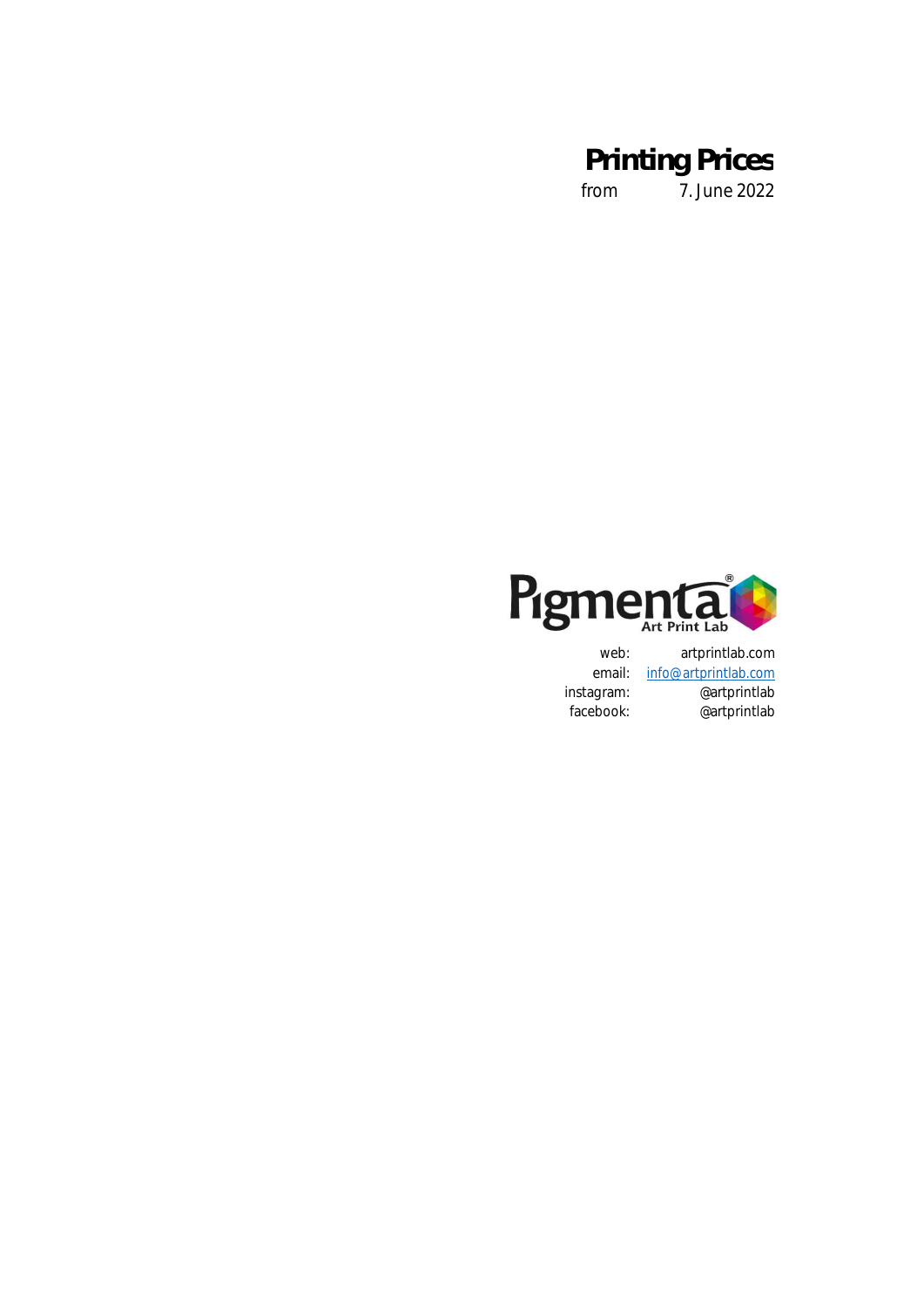### **Acrylic Picture**

Price of printing and media, incl. VAT (27%).

Hanger frame on the back, ready to hang on the wall.

Any size larger than A3 available in mm.

| <b>Sheet</b>   | Size - mm      | Price    |
|----------------|----------------|----------|
| A <sub>3</sub> | 297 x 420 mm   | 66,10 €  |
| B <sub>3</sub> | 350 x 500 mm   | 86,90 €  |
| A <sup>2</sup> | 420 x 594 mm   | 119,00 € |
| <b>B2</b>      | 500 x 700 mm   | 154,80 € |
| A <sub>1</sub> | 594 x 841 mm   | 213,50 € |
| <b>B1</b>      | 700 x 1000 mm  | 285,80 € |
| A <sub>0</sub> | 841 x 1189 mm  | 394,80 € |
| BΟ             | 1000 x 1400 mm | 541,60 € |

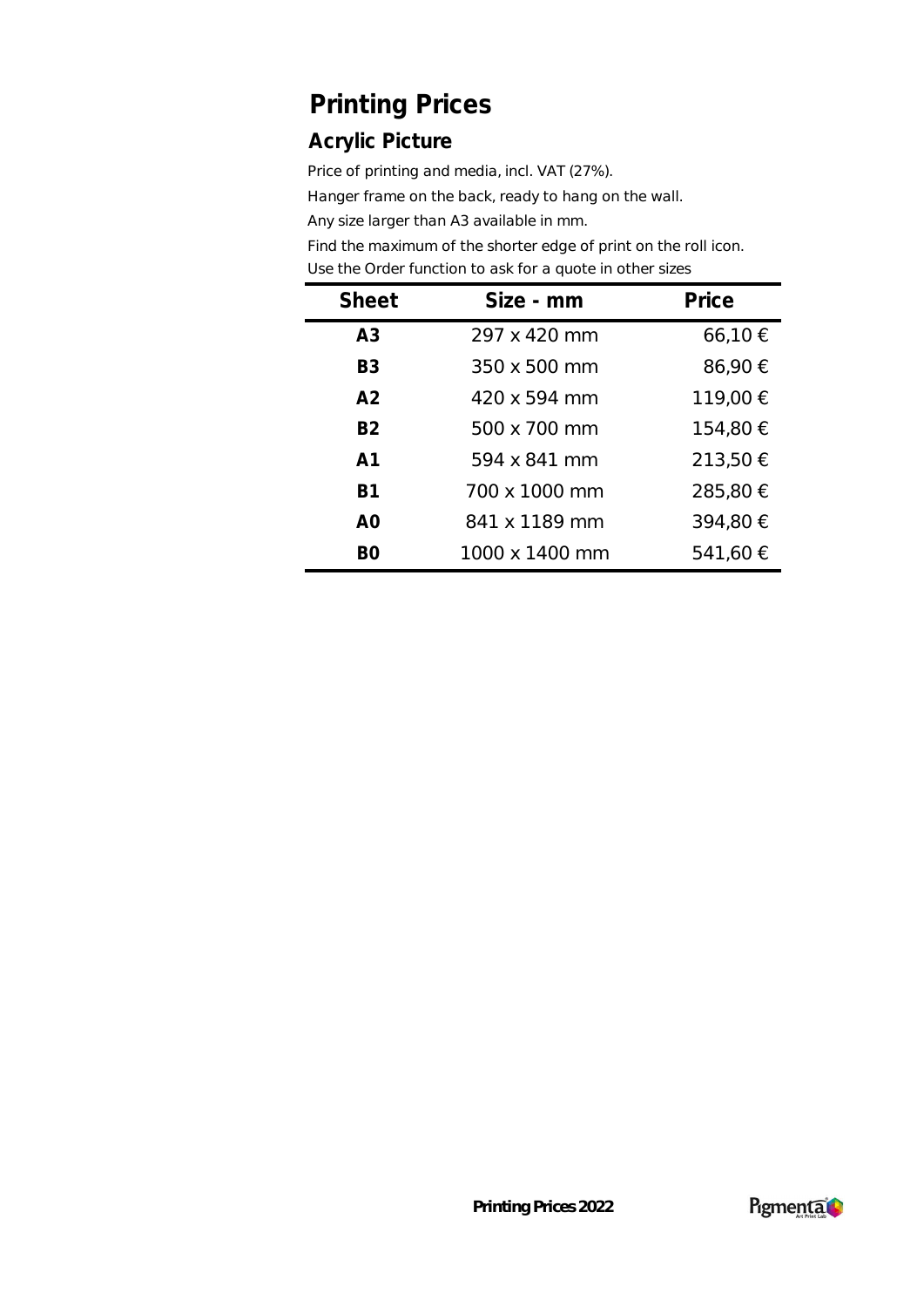### **Deep Water Picture**

Price of printing and media, incl. VAT (27%).

Dibond mount with metallic hanger, ready to hang on the wall.

Any size larger than A3 available in mm.

| <b>Sheet</b>   | Size - mm      | Price    |
|----------------|----------------|----------|
| A <sub>3</sub> | 297 x 420 mm   | 27,70 €  |
| B <sub>3</sub> | 350 x 500 mm   | 36,10 €  |
| A <sup>2</sup> | 420 x 594 mm   | 49,30 €  |
| <b>B2</b>      | 500 x 700 mm   | 64,30 €  |
| A <sub>1</sub> | 594 x 841 mm   | 91,10 €  |
| B1             | 700 x 1000 mm  | 122,70 € |
| A <sub>O</sub> | 841 x 1189 mm  | 172,70 € |
| BO.            | 1000 x 1400 mm | 239,30 € |

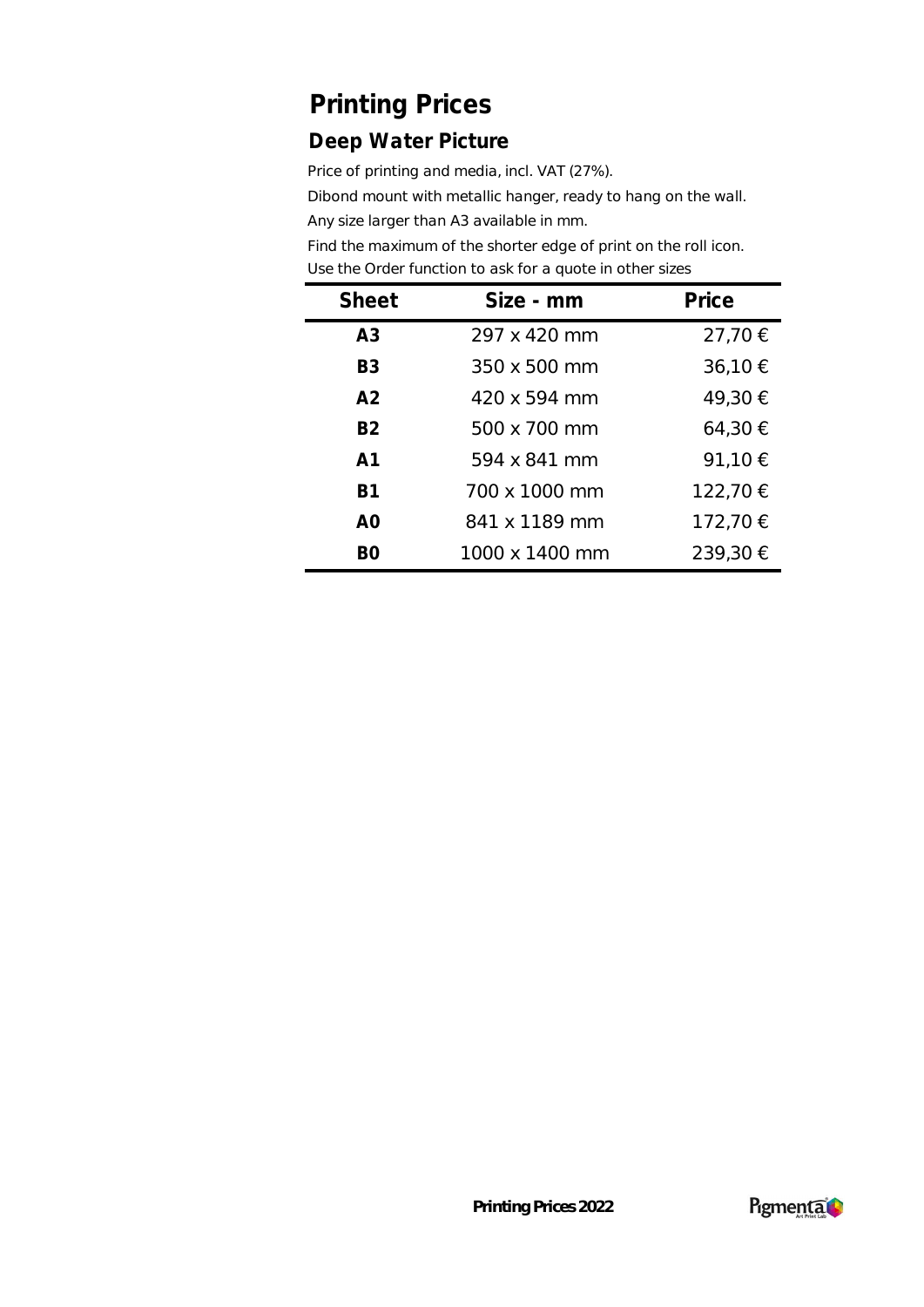### **Photo Satin**

Price of printing and media, incl. VAT (27%).

Any size larger than A4 available in mm.

| <b>Sheet</b>   | Size - mm      | Price   |
|----------------|----------------|---------|
| A <sub>4</sub> | 210 x297 mm    | 4,00 €  |
| <b>B4</b>      | 250 x 350 mm   | 5,00 €  |
| A <sub>3</sub> | 297 x 420 mm   | 7,20 €  |
| B <sub>3</sub> | 350 x 500 mm   | 9,80 €  |
| A <sub>2</sub> | 420 x 594 mm   | 14,30 € |
| <b>B2</b>      | 500 x 700 mm   | 19,00 € |
| A <sub>1</sub> | 594 x 841 mm   | 27,70 € |
| <b>B1</b>      | 700 x 1000 mm  | 37,90 € |
| A <sub>O</sub> | 841 x 1189 mm  | 54,00 € |
| BΟ             | 1000 x 1400 mm | 75,60 € |

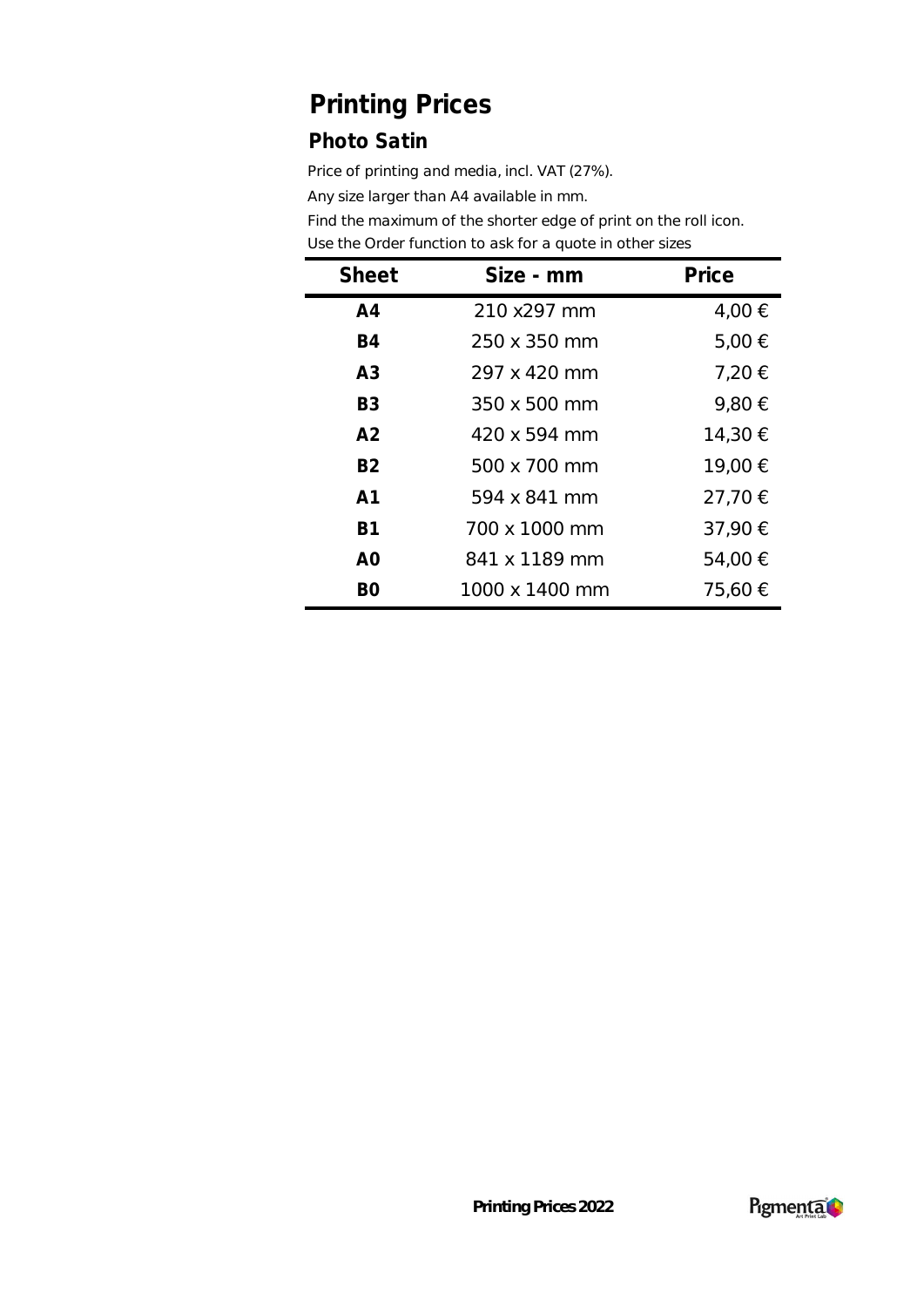#### **Glossy**

Price of printing and media, incl. VAT (27%).

Any size larger than A4 available in mm.

| <b>Sheet</b>   | Size - mm      | Price   |
|----------------|----------------|---------|
| A <sub>4</sub> | 210 x297 mm    | 4,50 €  |
| <b>B4</b>      | 250 x 350 mm   | 5,80 €  |
| A <sub>3</sub> | 297 x 420 mm   | 8,50 €  |
| B <sub>3</sub> | 350 x 500 mm   | 11,60 € |
| A <sub>2</sub> | 420 x 594 mm   | 16,60 € |
| <b>B2</b>      | 500 x 700 mm   | 22,40 € |
| A1             | 594 x 841 mm   | 32,40 € |
| <b>B1</b>      | 700 x 1000 mm  | 44,50 € |
| A <sub>0</sub> | 841 x 1189 mm  | 63,50 € |
| BO             | 1000 x 1400 mm | 88,70 € |

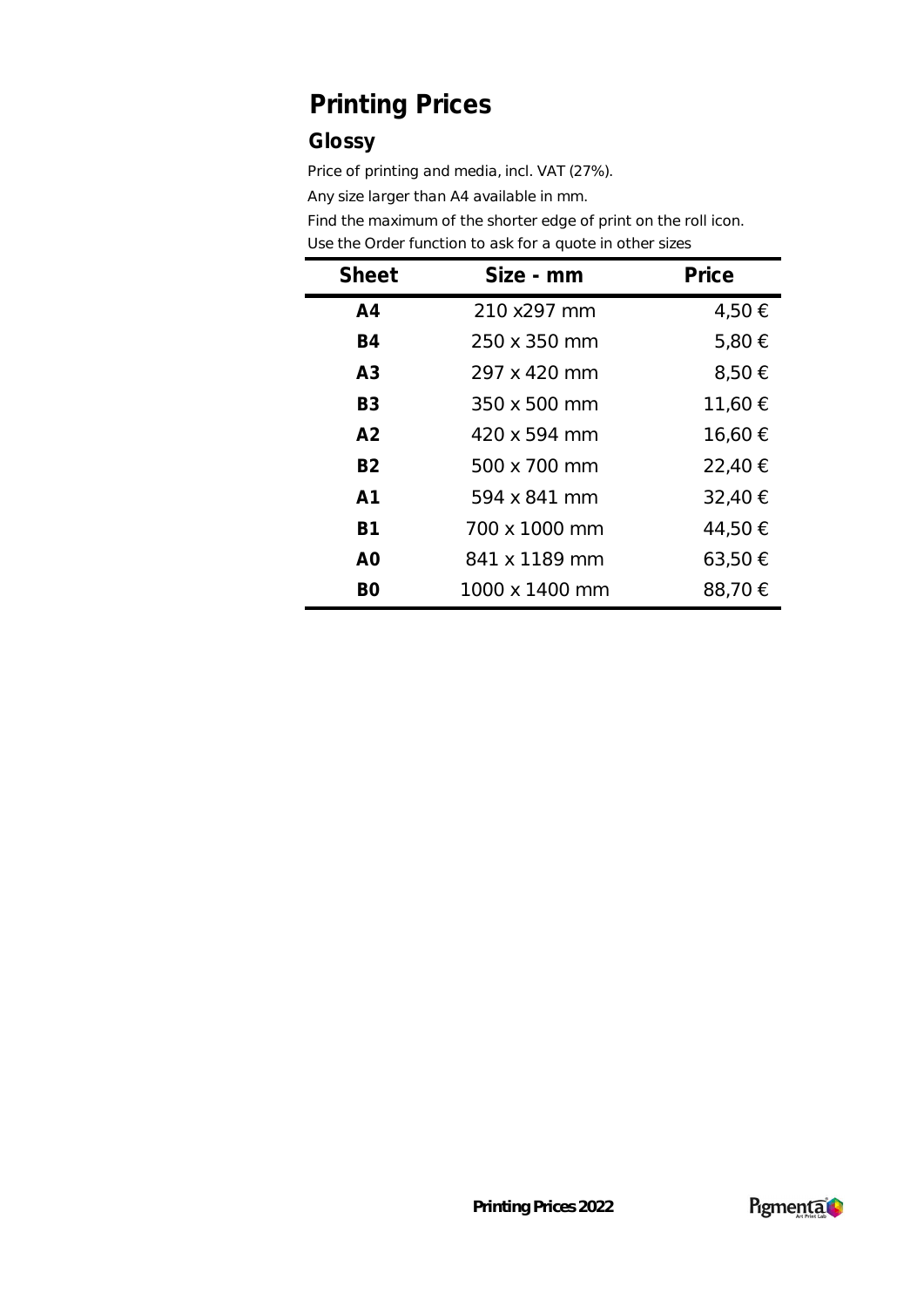#### **Silver Iridium Pearl**

Price of printing and media, incl. VAT (27%).

Any size larger than A4 available in mm.

| <b>Sheet</b>   | Size - mm      | Price    |
|----------------|----------------|----------|
| A <sub>4</sub> | 210 x297 mm    | 5,60€    |
| <b>B4</b>      | 250 x 350 mm   | 6,90€    |
| A <sub>3</sub> | 297 x 420 mm   | 10,00 €  |
| B <sub>3</sub> | 350 x 500 mm   | 13,70 €  |
| A <sub>2</sub> | 420 x 594 mm   | 19,80 €  |
| <b>B2</b>      | 500 x 700 mm   | 26,60 €  |
| A1             | 594 x 841 mm   | 39,00 €  |
| B1             | 700 x 1000 mm  | 53,20 €  |
| A <sub>O</sub> | 841 x 1189 mm  | 76,10 €  |
| B0             | 1000 x 1400 mm | 106,40 € |

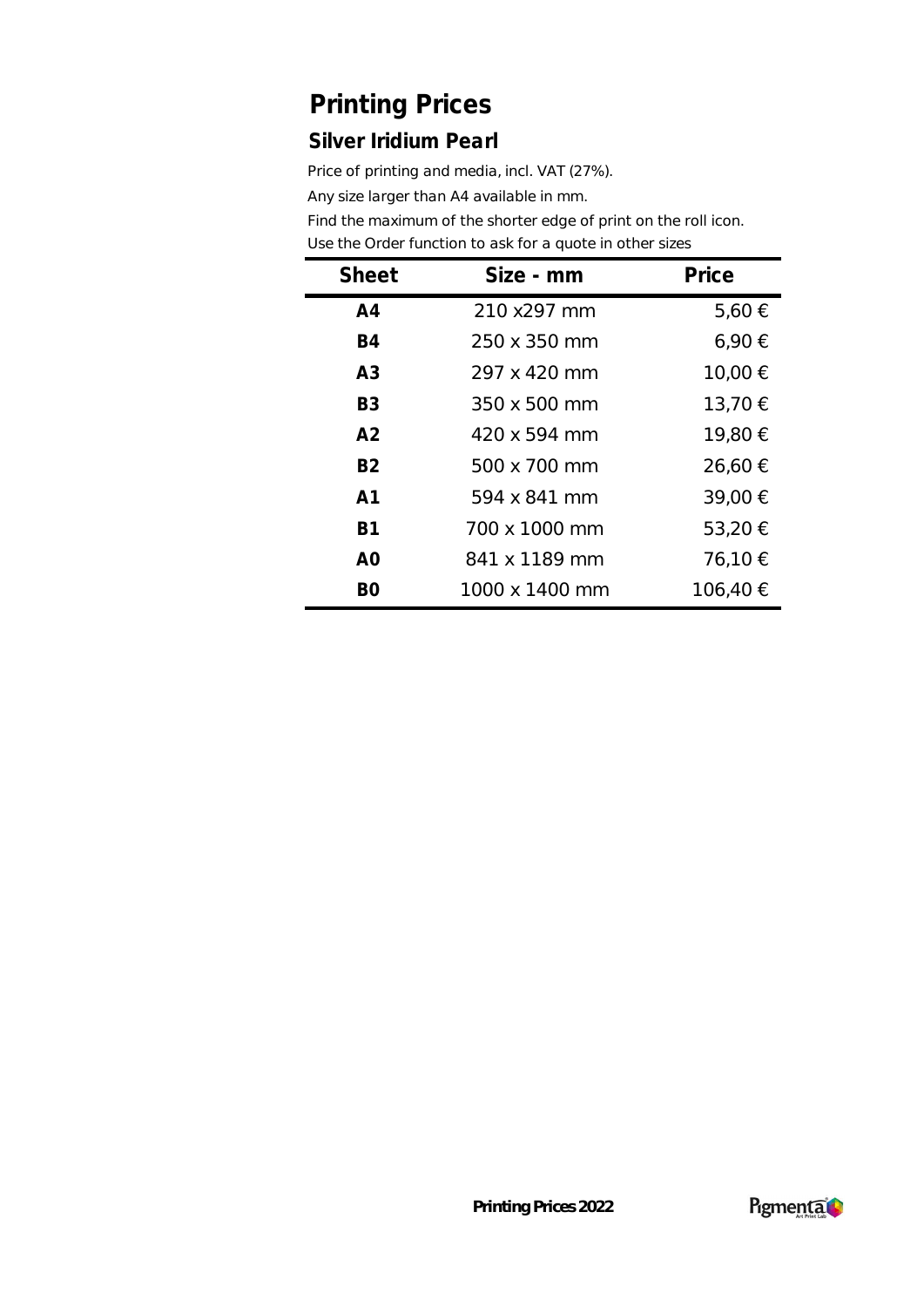#### **Luster**

Price of printing and media, incl. VAT (27%).

Any size larger than A4 available in mm.

| <b>Sheet</b>   | Size - mm      | Price       |
|----------------|----------------|-------------|
| A <sub>4</sub> | 210 x297 mm    | 4,50 €      |
| <b>B4</b>      | 250 x 350 mm   | 5,80 €      |
| A <sub>3</sub> | 297 x 420 mm   | $8,50 \in$  |
| B <sub>3</sub> | 350 x 500 mm   | 11,60 €     |
| A <sub>2</sub> | 420 x 594 mm   | 16,60 €     |
| <b>B2</b>      | 500 x 700 mm   | 22,40 €     |
| A1             | 594 x 841 mm   | 32,40 €     |
| <b>B1</b>      | 700 x 1000 mm  | 44,50 €     |
| A0             | 841 x 1189 mm  | $63,50 \in$ |
| BO             | 1000 x 1400 mm | 88,70 €     |

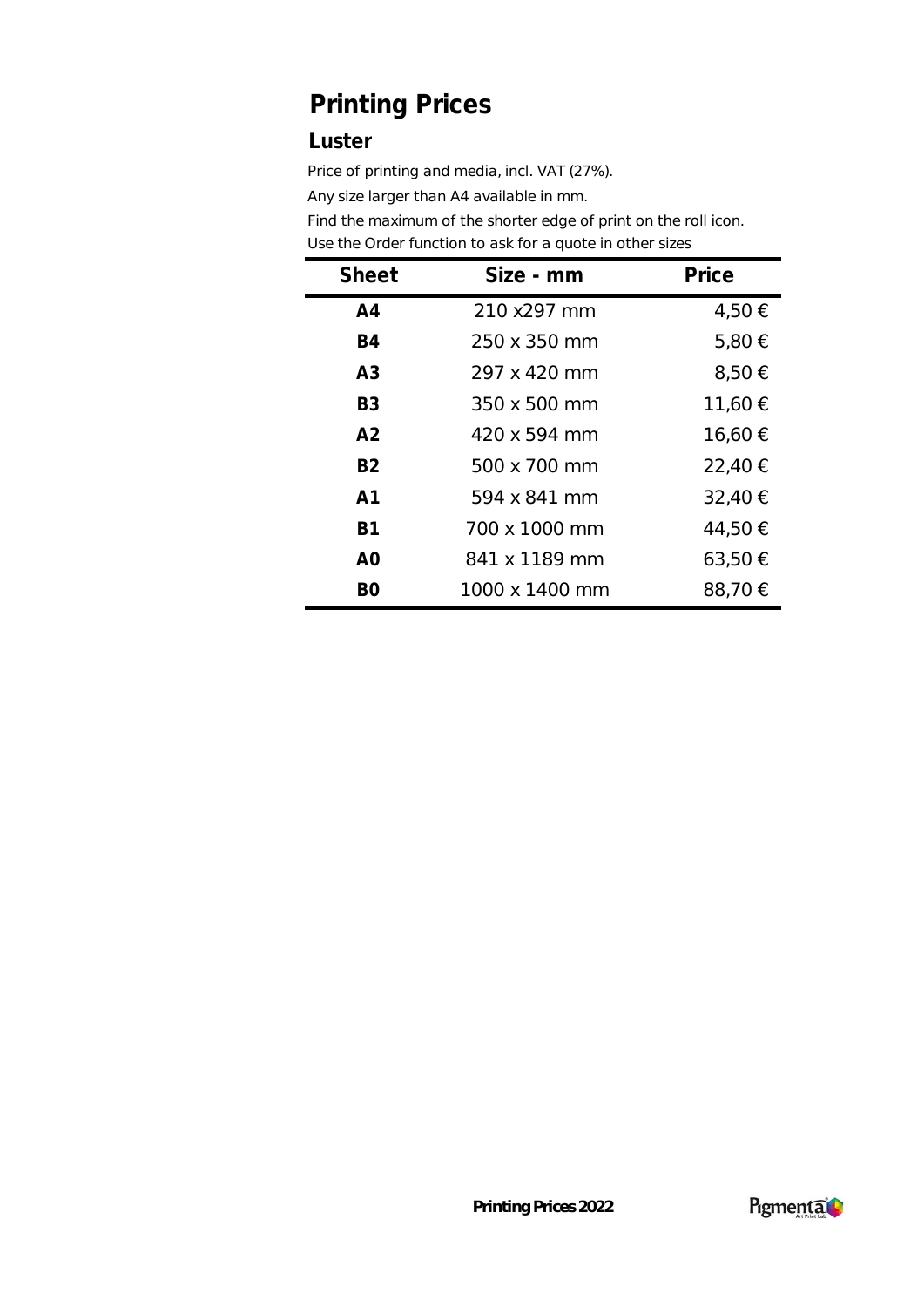### **Photo Rag Baryta**

Price of printing and media, incl. VAT (27%).

Any size larger than A4 available in mm.

| <b>Sheet</b>   | Size - mm      | Price      |
|----------------|----------------|------------|
| A <sub>4</sub> | 210 x297 mm    | $6,60 \in$ |
| <b>B4</b>      | 250 x 350 mm   | 8,50 €     |
| A <sub>3</sub> | 297 x 420 mm   | 12,20 €    |
| B <sub>3</sub> | 350 x 500 mm   | 16,60 €    |
| A <sub>2</sub> | 420 x 594 mm   | 24,00 €    |
| <b>B2</b>      | 500 x 700 mm   | 32,20 €    |
| A <sub>1</sub> | 594 x 841 mm   | 46,60 €    |
| <b>B1</b>      | 700 x 1000 mm  | 64,00 €    |
| A <sub>O</sub> | 841 x 1189 mm  | 91,40 €    |
| B <sub>O</sub> | 1000 x 1400 mm | 127,90 €   |

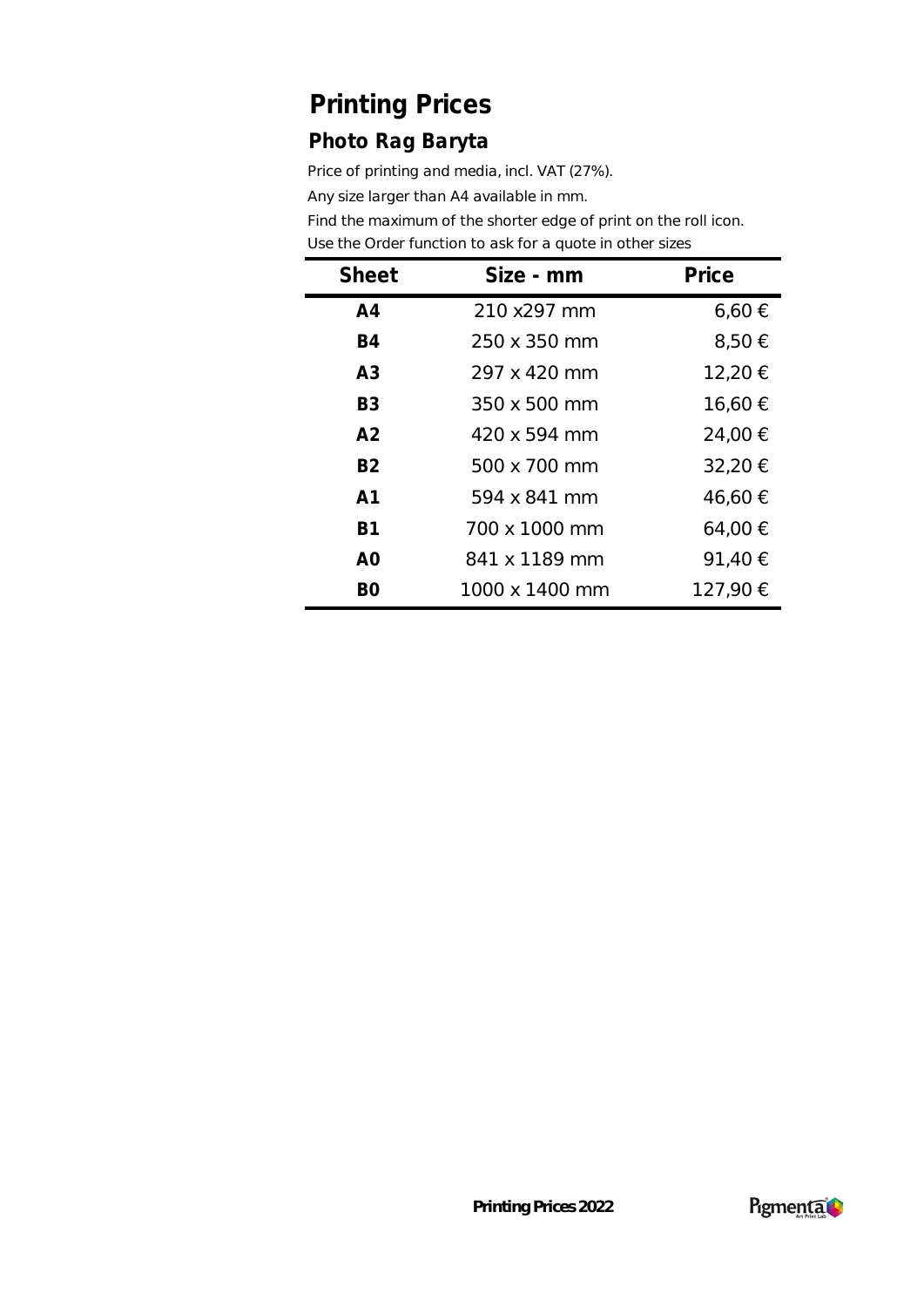### **Platine Fibre**

Price of printing and media, incl. VAT (27%).

Any size larger than A4 available in mm.

| <b>Sheet</b>   | Size - mm      | Price    |
|----------------|----------------|----------|
| A <sub>4</sub> | 210 x297 mm    | 6,10€    |
| <b>B4</b>      | 250 x 350 mm   | 7,90 €   |
| A <sub>3</sub> | 297 x 420 mm   | 11,40 €  |
| B <sub>3</sub> | 350 x 500 mm   | 15,60 €  |
| A <sub>2</sub> | 420 x 594 mm   | 22,70 €  |
| <b>B2</b>      | 500 x 700 mm   | 30,30 €  |
| A <sub>1</sub> | 594 x 841 mm   | 44,30 €  |
| <b>B1</b>      | 700 x 1000 mm  | 60,60 €  |
| A <sub>O</sub> | 841 x 1189 mm  | 86,40 €  |
| BΟ             | 1000 x 1400 mm | 120,80 € |

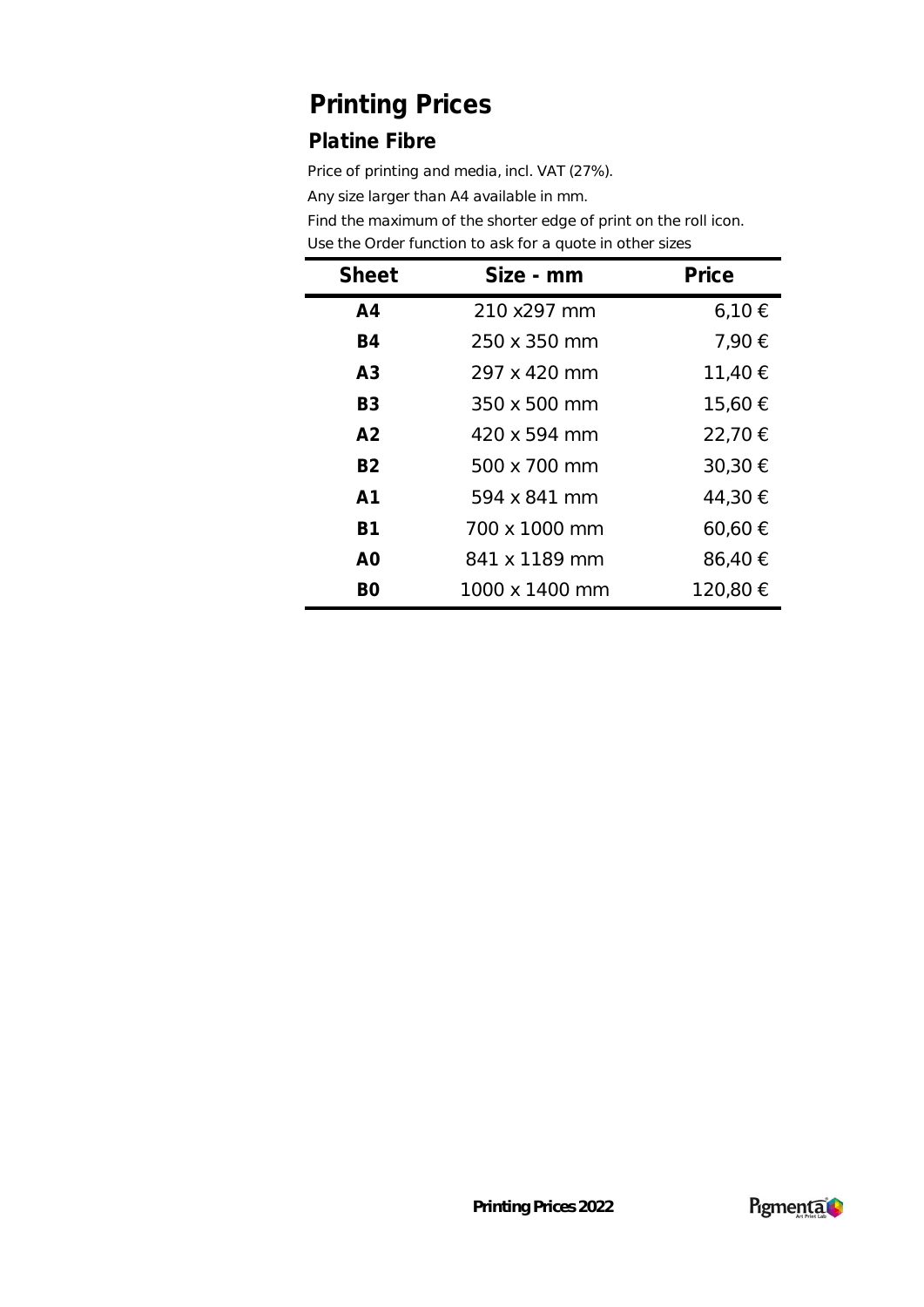### **Bockingford**

Price of printing and media, incl. VAT (27%).

Any size larger than A4 available in mm.

| <b>Sheet</b>   | Size - mm      | Price       |
|----------------|----------------|-------------|
| A <sub>4</sub> | 210 x297 mm    | 4,80 €      |
| <b>B4</b>      | 250 x 350 mm   | 6,10€       |
| A <sub>3</sub> | 297 x 420 mm   | 8,70 €      |
| B <sub>3</sub> | 350 x 500 mm   | 11,90 €     |
| A <sub>2</sub> | 420 x 594 mm   | 17,20 €     |
| <b>B2</b>      | 500 x 700 mm   | 22,90 €     |
| A <sub>1</sub> | 594 x 841 mm   | 33,50 €     |
| <b>B1</b>      | 700 x 1000 mm  | 45,80 €     |
| A <sub>O</sub> | 841 x 1189 mm  | $65,30 \in$ |
| BO             | 1000 x 1400 mm | 91,40 €     |

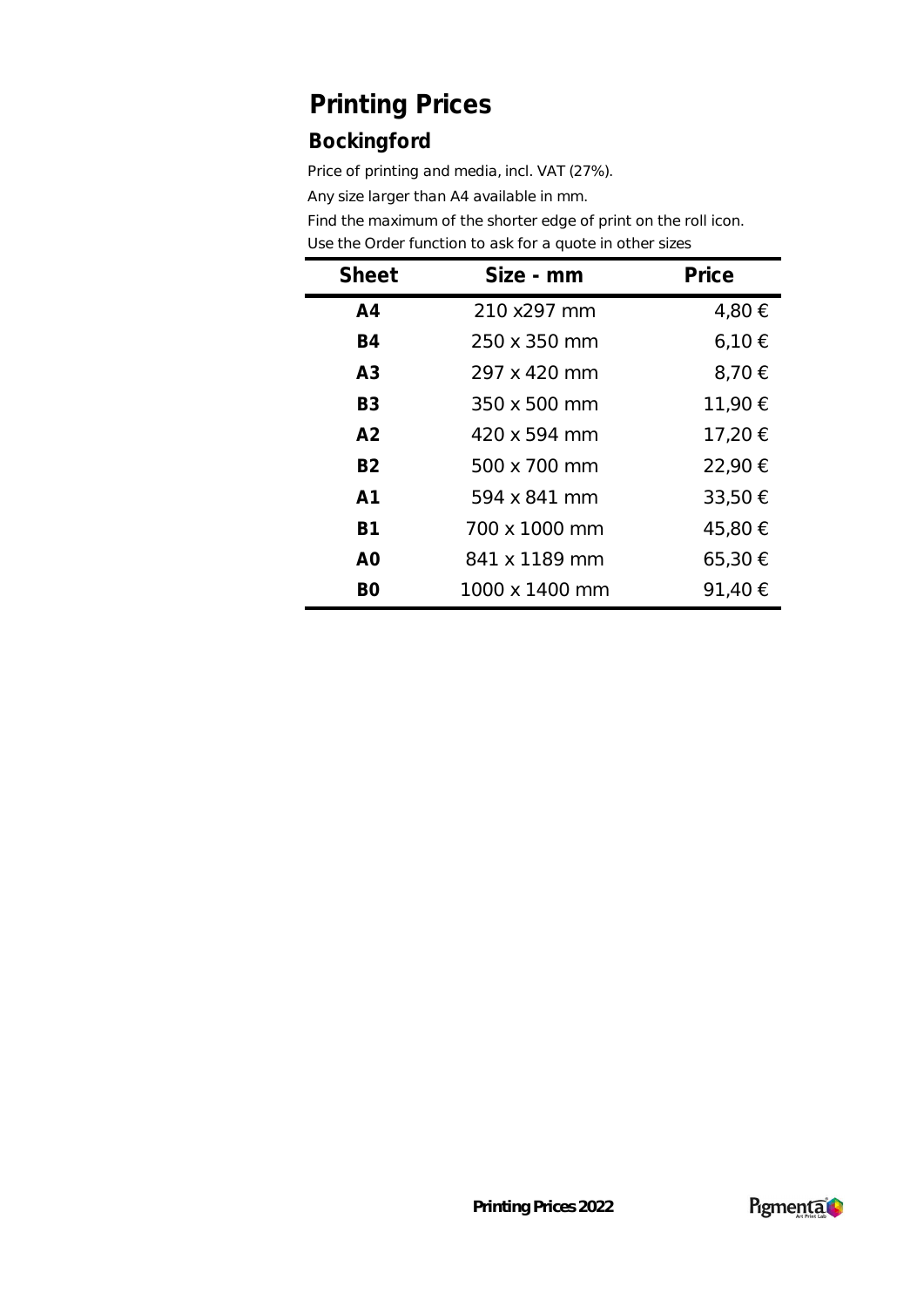### **Platinum Etching**

Price of printing and media, incl. VAT (27%).

Any size larger than A4 available in mm.

| <b>Sheet</b>   | Size - mm      | Price    |
|----------------|----------------|----------|
| A <sub>4</sub> | 210 x297 mm    | 5,80 €   |
| <b>B4</b>      | 250 x 350 mm   | 7,40 €   |
| A <sub>3</sub> | 297 x 420 mm   | 10,60 €  |
| B <sub>3</sub> | 350 x 500 mm   | 14,50 €  |
| A <sup>2</sup> | 420 x 594 mm   | 21,10 €  |
| <b>B2</b>      | 500 x 700 mm   | 28,20 €  |
| A <sub>1</sub> | 594 x 841 mm   | 41,10 €  |
| B1             | 700 x 1000 mm  | 56,40 €  |
| A <sub>O</sub> | 841 x 1189 mm  | 80,30 €  |
| BO             | 1000 x 1400 mm | 112,40 € |

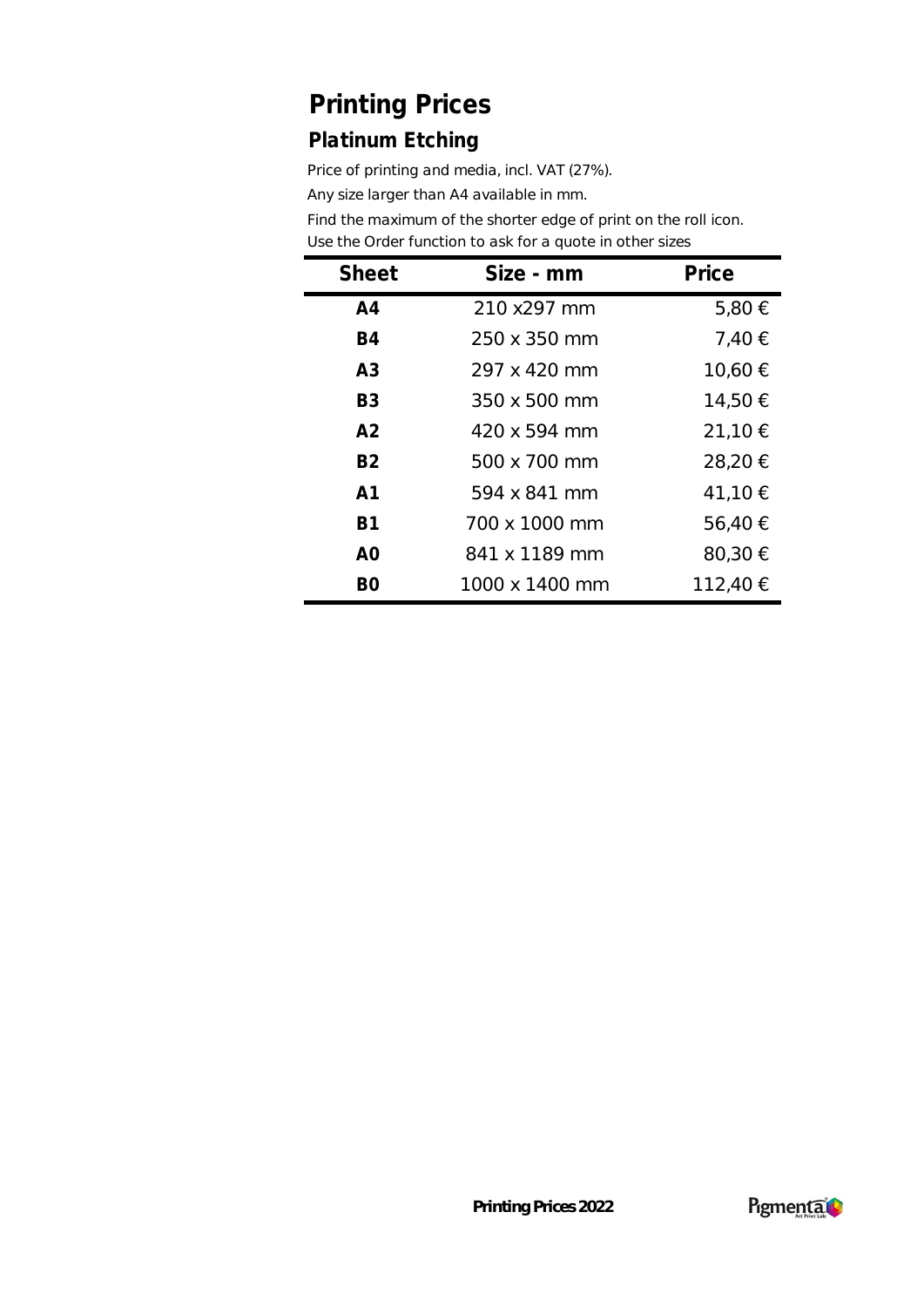### **Torchon**

Price of printing and media, incl. VAT (27%).

Any size larger than A4 available in mm.

| <b>Sheet</b>   | Size - mm      | Price    |
|----------------|----------------|----------|
| A <sub>4</sub> | 210 x297 mm    | 5,80 €   |
| <b>B4</b>      | 250 x 350 mm   | 7,70 €   |
| A <sub>3</sub> | 297 x 420 mm   | 10,80 €  |
| B <sub>3</sub> | 350 x 500 mm   | 15,00 €  |
| A <sub>2</sub> | 420 x 594 mm   | 21,40 €  |
| <b>B2</b>      | 500 x 700 mm   | 28,70 €  |
| A <sub>1</sub> | 594 x 841 mm   | 41,90 €  |
| <b>B1</b>      | 700 x 1000 mm  | 57,40 €  |
| A <sub>0</sub> | 841 x 1189 mm  | 82,20 €  |
| BΟ             | 1000 x 1400 mm | 114,80 € |

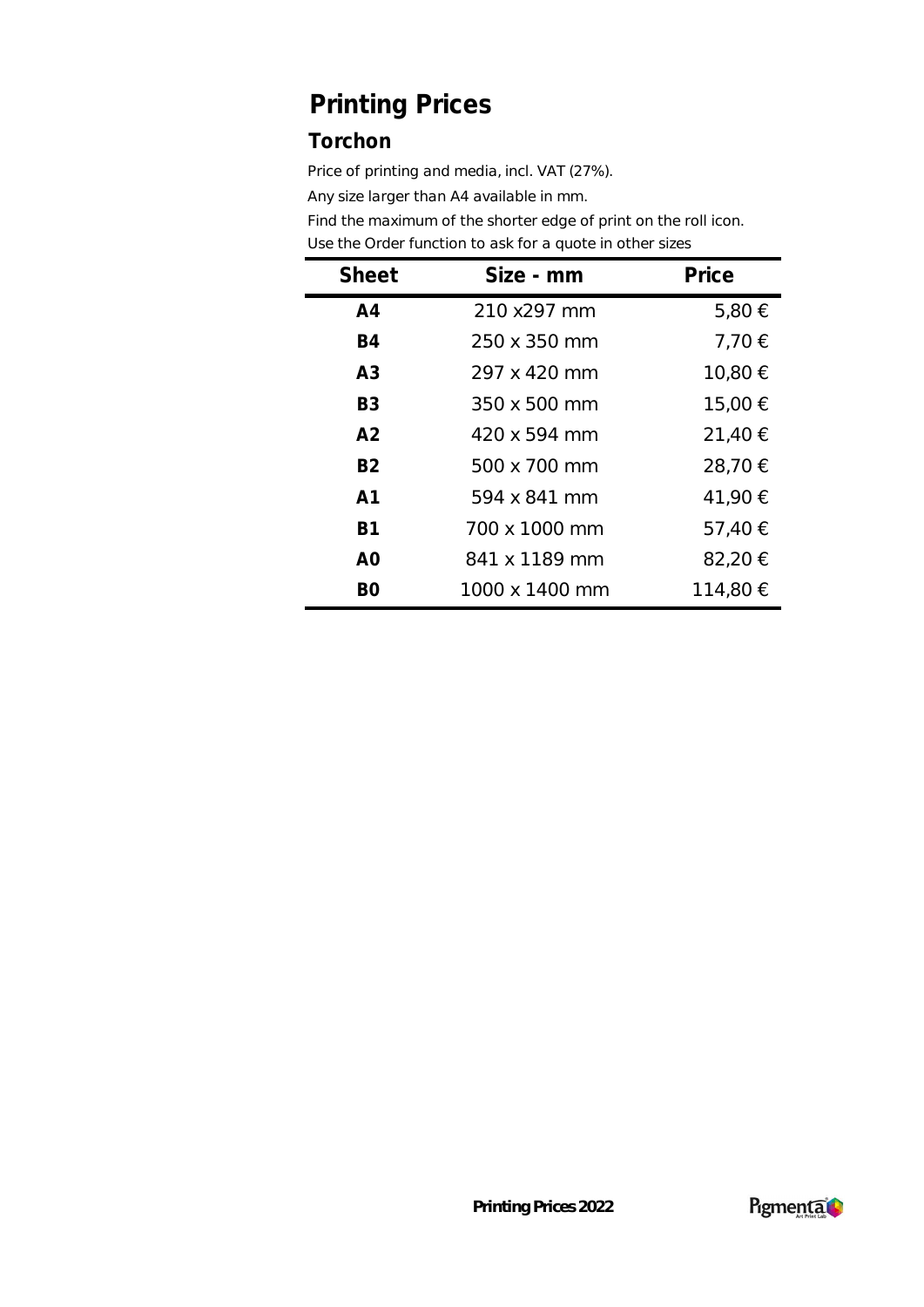#### **Somerset**

Price of printing and media, incl. VAT (27%).

Any size larger than A4 available in mm.

| <b>Sheet</b>   | Size - mm      | Price    |
|----------------|----------------|----------|
| A <sub>4</sub> | 210 x297 mm    | 6,10€    |
| <b>B4</b>      | 250 x 350 mm   | 7,70 €   |
| A <sub>3</sub> | 297 x 420 mm   | 11,10 €  |
| B <sub>3</sub> | 350 x 500 mm   | 15,00 €  |
| A <sub>2</sub> | 420 x 594 mm   | 21,90 €  |
| <b>B2</b>      | 500 x 700 mm   | 29,30 €  |
| A1             | 594 x 841 mm   | 42,70 €  |
| <b>B1</b>      | 700 x 1000 mm  | 58,50 €  |
| A <sub>0</sub> | 841 x 1189 mm  | 83,50 €  |
| B0             | 1000 x 1400 mm | 116,60 € |

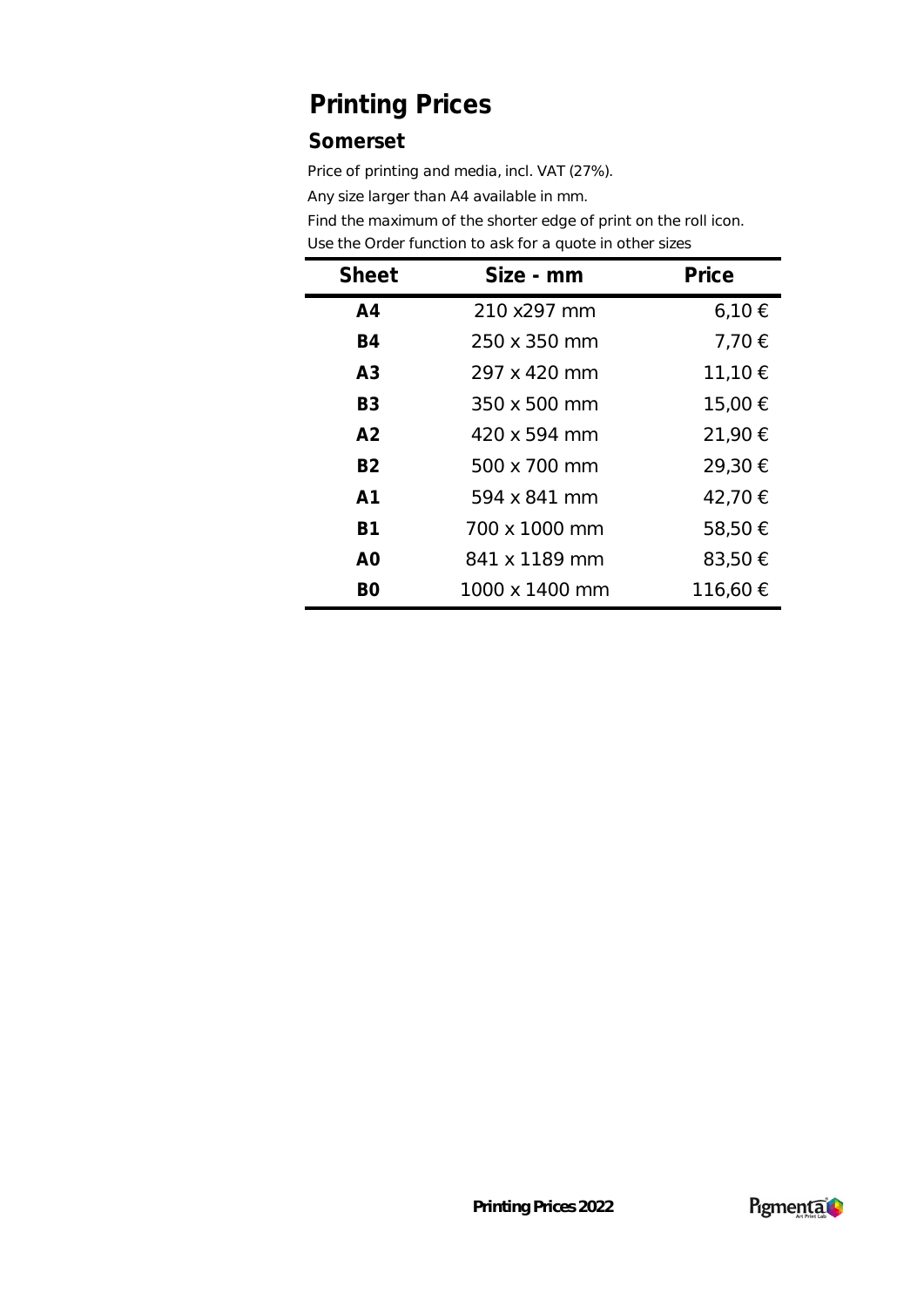#### **Hemp Natural paper**

Price of printing and media, incl. VAT (27%).

Any size larger than A4 available in mm.

| <b>Sheet</b>   | Size - mm      | Price    |
|----------------|----------------|----------|
| A <sub>4</sub> | 210 x297 mm    | 6,40€    |
| <b>B4</b>      | 250 x 350 mm   | 7,90 €   |
| A <sub>3</sub> | 297 x 420 mm   | 11,60 €  |
| B <sub>3</sub> | 350 x 500 mm   | 15,80 €  |
| A <sub>2</sub> | 420 x 594 mm   | 22,90 €  |
| <b>B2</b>      | 500 x 700 mm   | 30,80 €  |
| A <sub>1</sub> | 594 x 841 mm   | 44,80 €  |
| <b>B1</b>      | 700 x 1000 mm  | 61,40 €  |
| A <sub>O</sub> | 841 x 1189 mm  | 87,40 €  |
| B0             | 1000 x 1400 mm | 122,40 € |

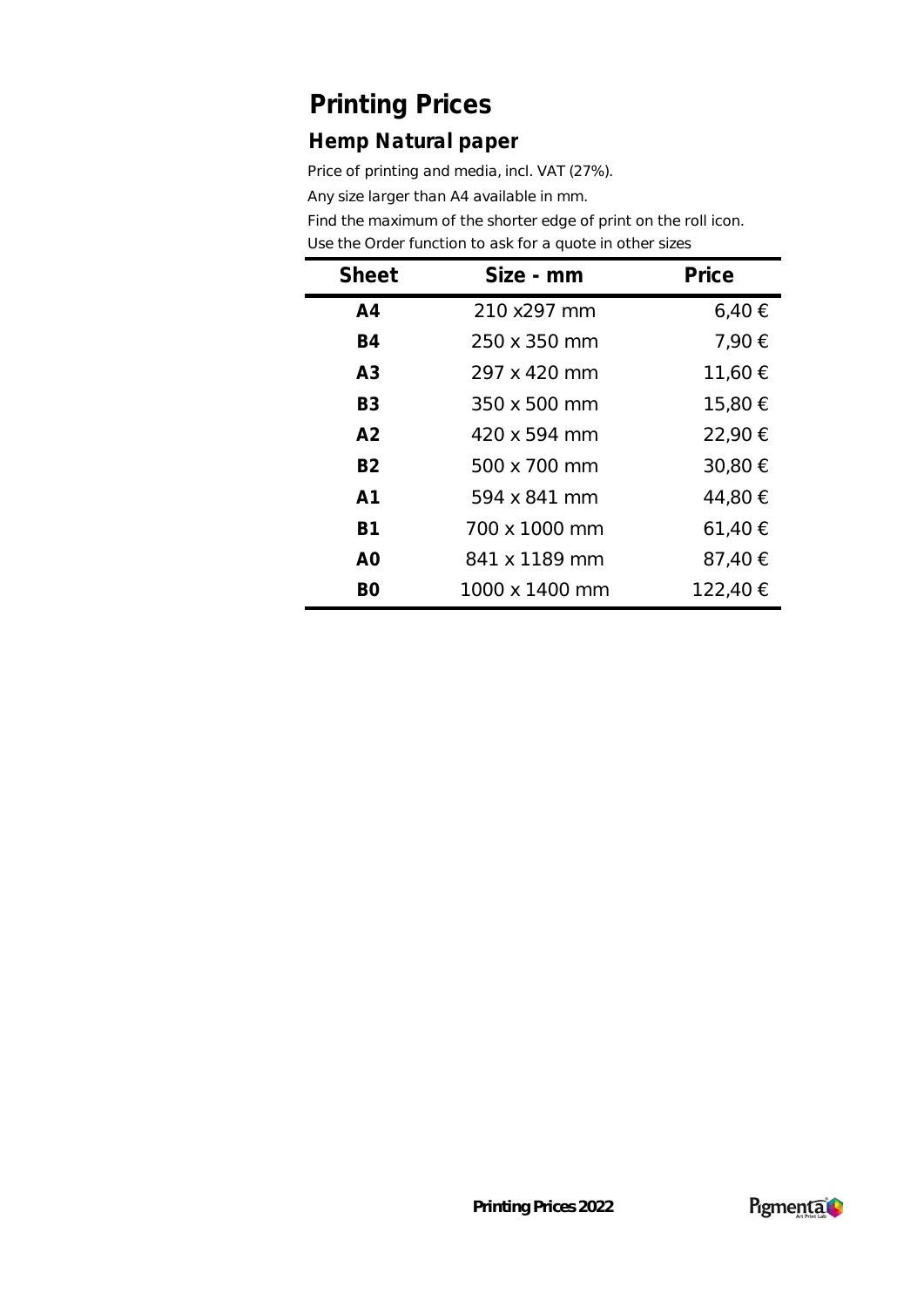#### **Rice paper**

Price of printing and media, incl. VAT (27%).

Any size larger than A4 available in mm.

| <b>Sheet</b>   | Size - mm      | Price      |
|----------------|----------------|------------|
| A <sub>4</sub> | 210 x297 mm    | 5,00 €     |
| <b>B4</b>      | 250 x 350 mm   | $6,60 \in$ |
| A <sub>3</sub> | 297 x 420 mm   | 9,30 €     |
| B <sub>3</sub> | 350 x 500 mm   | 12,90 €    |
| A <sub>2</sub> | 420 x 594 mm   | 18,50 €    |
| <b>B2</b>      | 500 x 700 mm   | 24,80 €    |
| A <sub>1</sub> | 594 x 841 mm   | 36,10 €    |
| <b>B1</b>      | 700 x 1000 mm  | 49,50 €    |
| A0             | 841 x 1189 mm  | 70,60 €    |
| BO             | 1000 x 1400 mm | 99,00 €    |

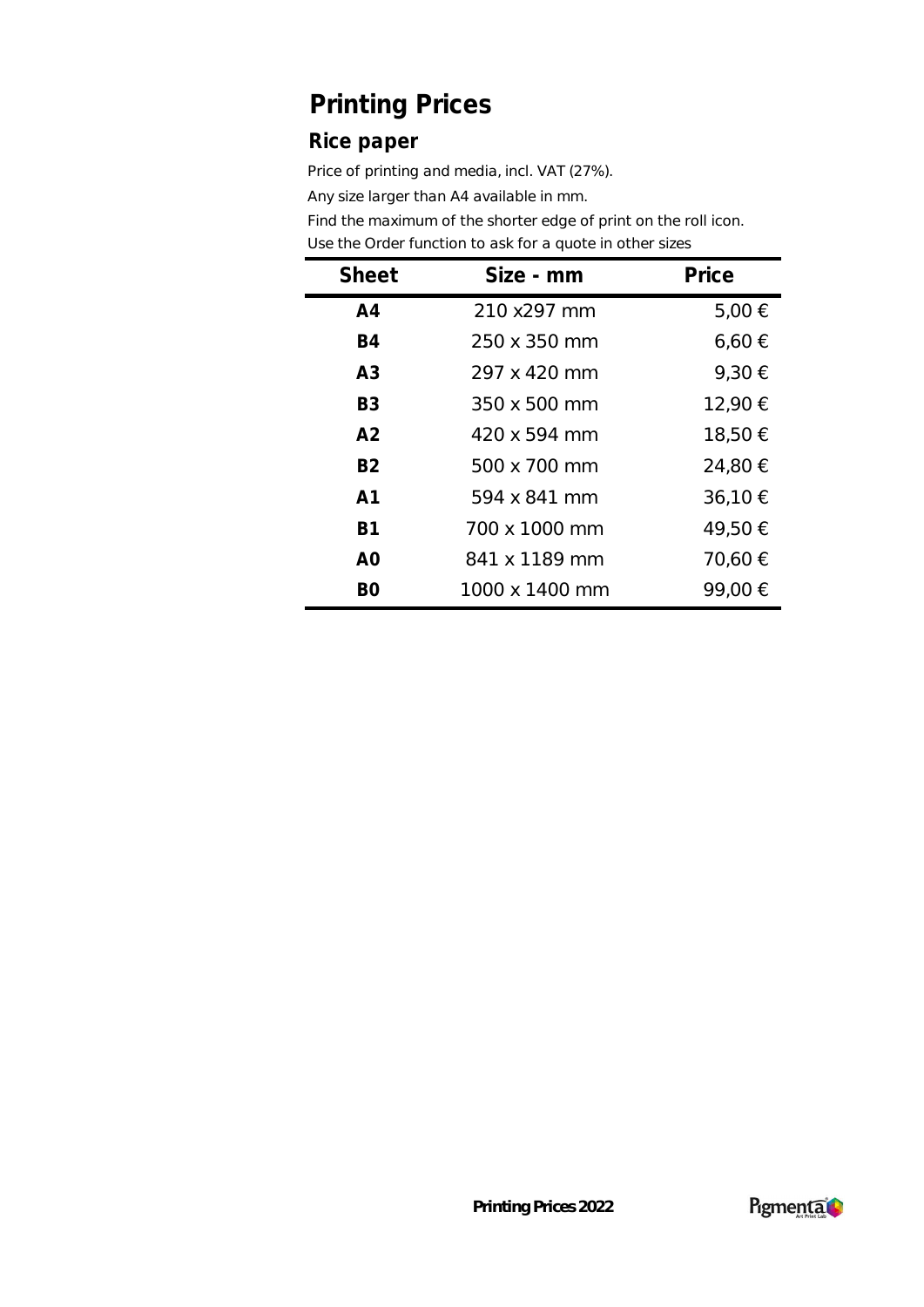#### **Fine Art Baryta**

Price of printing and media, incl. VAT (27%).

Any size larger than A4 available in mm.

| <b>Sheet</b>   | Size - mm      | Price       |
|----------------|----------------|-------------|
| A <sub>4</sub> | 210 x297 mm    | 6,10€       |
| <b>B4</b>      | 250 x 350 mm   | 7,90 €      |
| A <sub>3</sub> | 297 x 420 mm   | 11,40 €     |
| B <sub>3</sub> | 350 x 500 mm   | 15,60 €     |
| A <sub>2</sub> | 420 x 594 mm   | 22,70 €     |
| <b>B2</b>      | 500 x 700 mm   | 30,30 €     |
| A <sub>1</sub> | 594 x 841 mm   | 44,30 €     |
| <b>B1</b>      | 700 x 1000 mm  | $60,60 \in$ |
| A <sub>O</sub> | 841 x 1189 mm  | 86,40 €     |
| B0             | 1000 x 1400 mm | 120,80 €    |

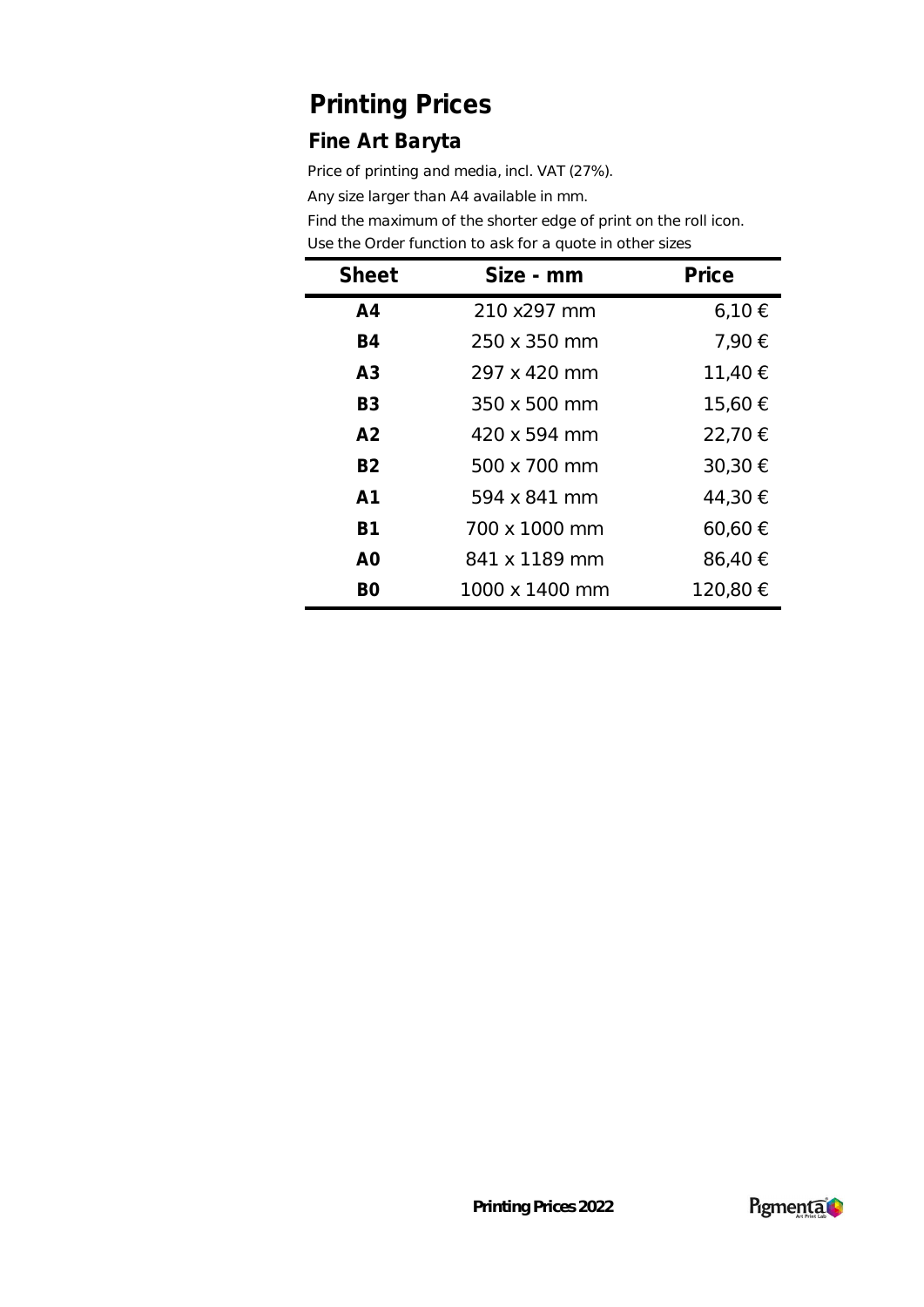### **Photo Rag Metallic**

Price of printing and media, incl. VAT (27%).

Any size larger than A4 available in mm.

| <b>Sheet</b>   | Size - mm      | Price    |
|----------------|----------------|----------|
| A <sub>4</sub> | 210 x297 mm    | 7,20 €   |
| <b>B4</b>      | 250 x 350 mm   | 9,00 €   |
| A <sub>3</sub> | 297 x 420 mm   | 12,90 €  |
| B <sub>3</sub> | 350 x 500 mm   | 17,70 €  |
| A <sub>2</sub> | 420 x 594 mm   | 25,60 €  |
| <b>B2</b>      | 500 x 700 mm   | 34,50 €  |
| A <sub>1</sub> | 594 x 841 mm   | 50,00 €  |
| <b>B1</b>      | 700 x 1000 mm  | 68,70 €  |
| A <sub>O</sub> | 841 x 1189 mm  | 98,20€   |
| B0             | 1000 x 1400 mm | 137,20 € |

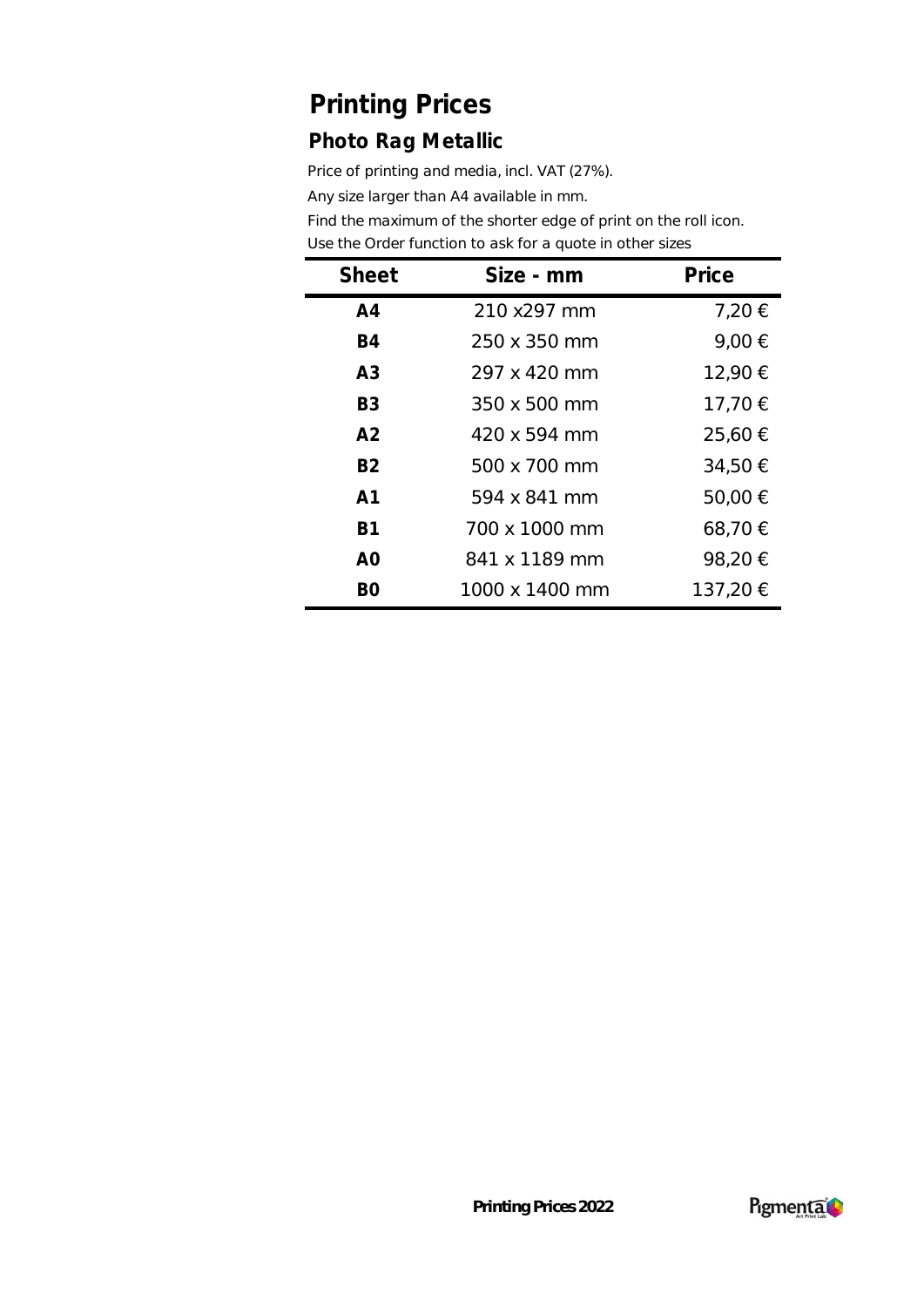### **River Stone Rag**

Price of printing and media, incl. VAT (27%).

Any size larger than A4 available in mm.

| <b>Sheet</b>   | Size - mm      | Price       |
|----------------|----------------|-------------|
| A <sub>4</sub> | 210 x297 mm    | $6,60 \in$  |
| <b>B4</b>      | 250 x 350 mm   | 8,20 €      |
| A <sub>3</sub> | 297 x 420 mm   | 11,90 €     |
| B <sub>3</sub> | 350 x 500 mm   | 16,40 €     |
| A <sub>2</sub> | 420 x 594 mm   | 23,70 €     |
| <b>B2</b>      | 500 x 700 mm   | 31,90 €     |
| A1             | 594 x 841 mm   | 46,10 €     |
| B1             | 700 x 1000 mm  | $63,50 \in$ |
| A <sub>O</sub> | 841 x 1189 mm  | 90,30 €     |
| B0             | 1000 x 1400 mm | 126,60 €    |

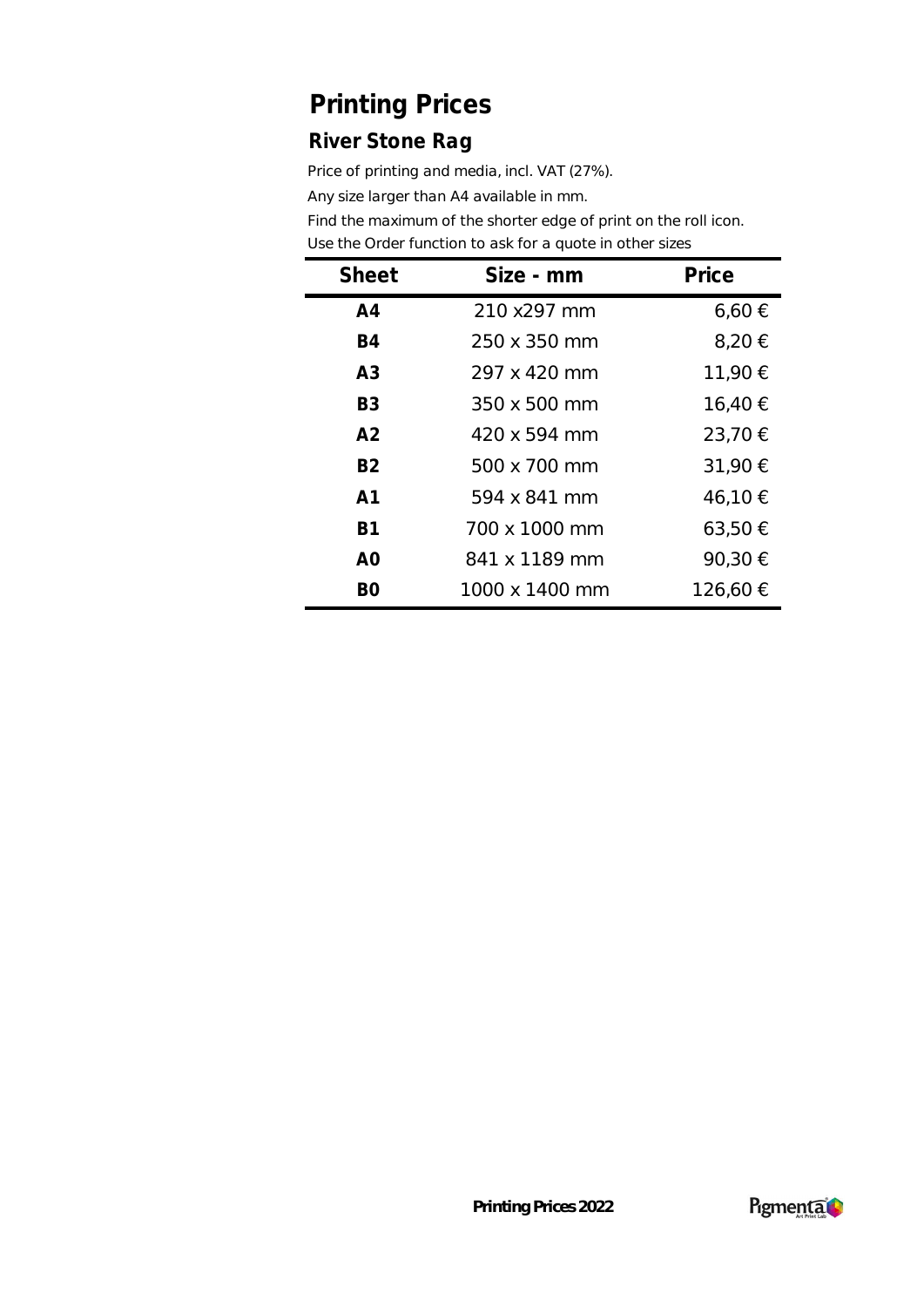#### **Arches Aquarelle**

Price of printing and media, incl. VAT (27%).

Any size larger than A4 available in mm.

| <b>Sheet</b>   | Size - mm      | Price    |
|----------------|----------------|----------|
| A <sub>4</sub> | 210 x297 mm    | 6,40€    |
| <b>B4</b>      | 250 x 350 mm   | 7,90 €   |
| A <sub>3</sub> | 297 x 420 mm   | 11,60 €  |
| B <sub>3</sub> | 350 x 500 mm   | 15,80 €  |
| A <sub>2</sub> | 420 x 594 mm   | 22,90 €  |
| <b>B2</b>      | 500 x 700 mm   | 30,80 €  |
| A <sub>1</sub> | 594 x 841 mm   | 44,80 €  |
| <b>B1</b>      | 700 x 1000 mm  | 61,40 €  |
| A <sub>O</sub> | 841 x 1189 mm  | 87,70 €  |
| B0             | 1000 x 1400 mm | 122,70 € |

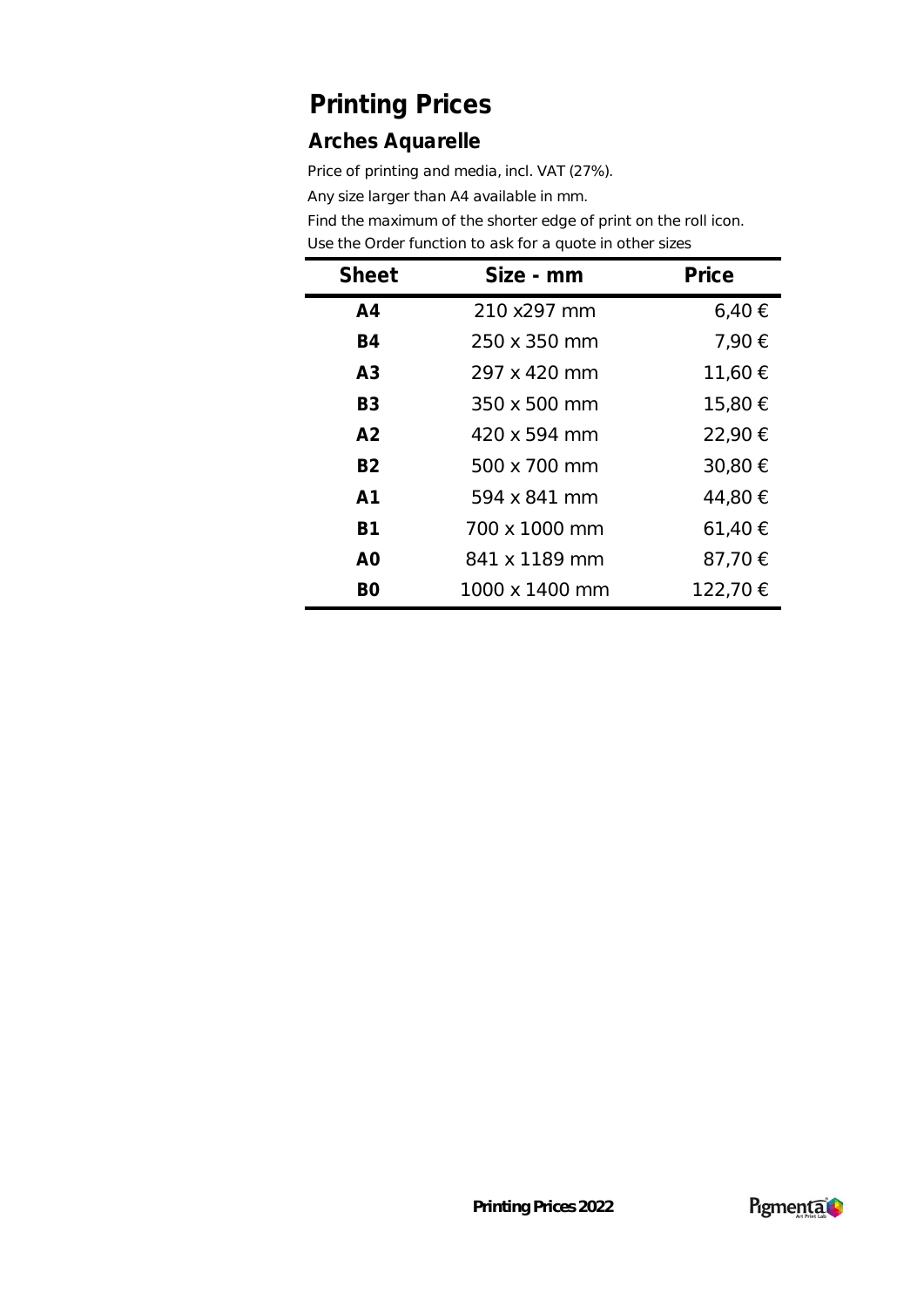### **Printmaking Rag**

Price of printing and media, incl. VAT (27%).

Any size larger than A4 available in mm.

| <b>Sheet</b>   | Size - mm      | Price       |
|----------------|----------------|-------------|
| A <sub>4</sub> | 210 x297 mm    | 6,10€       |
| <b>B4</b>      | 250 x 350 mm   | 7,90 €      |
| A <sub>3</sub> | 297 x 420 mm   | 11,40 €     |
| B <sub>3</sub> | 350 x 500 mm   | 15,60 €     |
| A <sub>2</sub> | 420 x 594 mm   | 22,40 €     |
| <b>B2</b>      | 500 x 700 mm   | 30,30 €     |
| A <sub>1</sub> | 594 x 841 mm   | 44,00 €     |
| <b>B1</b>      | 700 x 1000 mm  | $60,30 \in$ |
| A <sub>O</sub> | 841 x 1189 mm  | 86,10 €     |
| B0             | 1000 x 1400 mm | 120,30 €    |

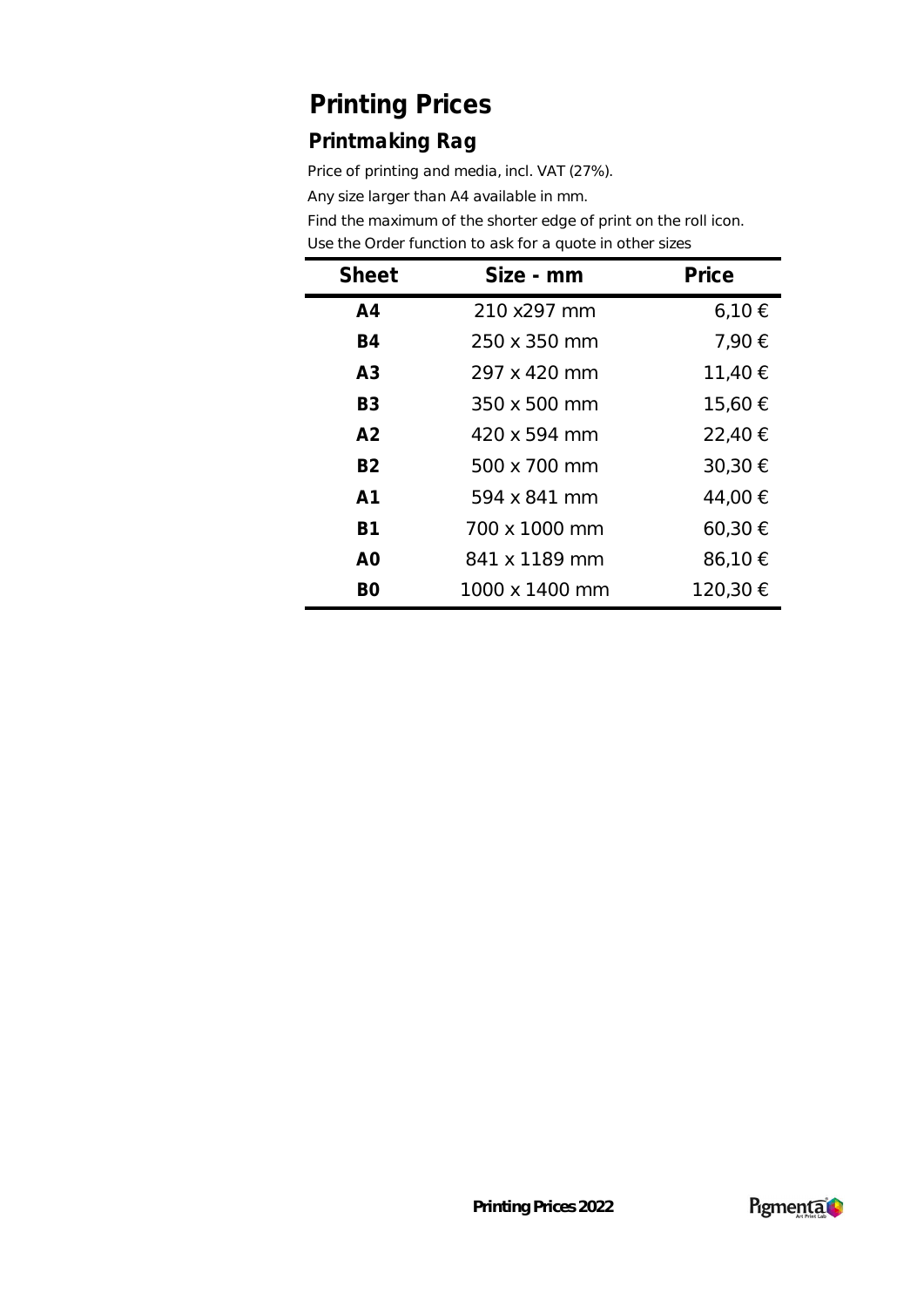#### **Artistico Watercolour**

Price of printing and media, incl. VAT (27%).

Any size larger than A4 available in mm.

| <b>Sheet</b>   | Size - mm      | Price    |
|----------------|----------------|----------|
| A <sub>4</sub> | 210 x297 mm    | 6,10€    |
| <b>B4</b>      | 250 x 350 mm   | 7,90 €   |
| A <sub>3</sub> | 297 x 420 mm   | 11,40 €  |
| B <sub>3</sub> | 350 x 500 mm   | 15,60 €  |
| A <sub>2</sub> | 420 x 594 mm   | 22,40 €  |
| <b>B2</b>      | 500 x 700 mm   | 30,30 €  |
| A <sub>1</sub> | 594 x 841 mm   | 44,00 €  |
| <b>B1</b>      | 700 x 1000 mm  | 60,30 €  |
| A <sub>O</sub> | 841 x 1189 mm  | 86,10 €  |
| BΟ             | 1000 x 1400 mm | 120,30 € |

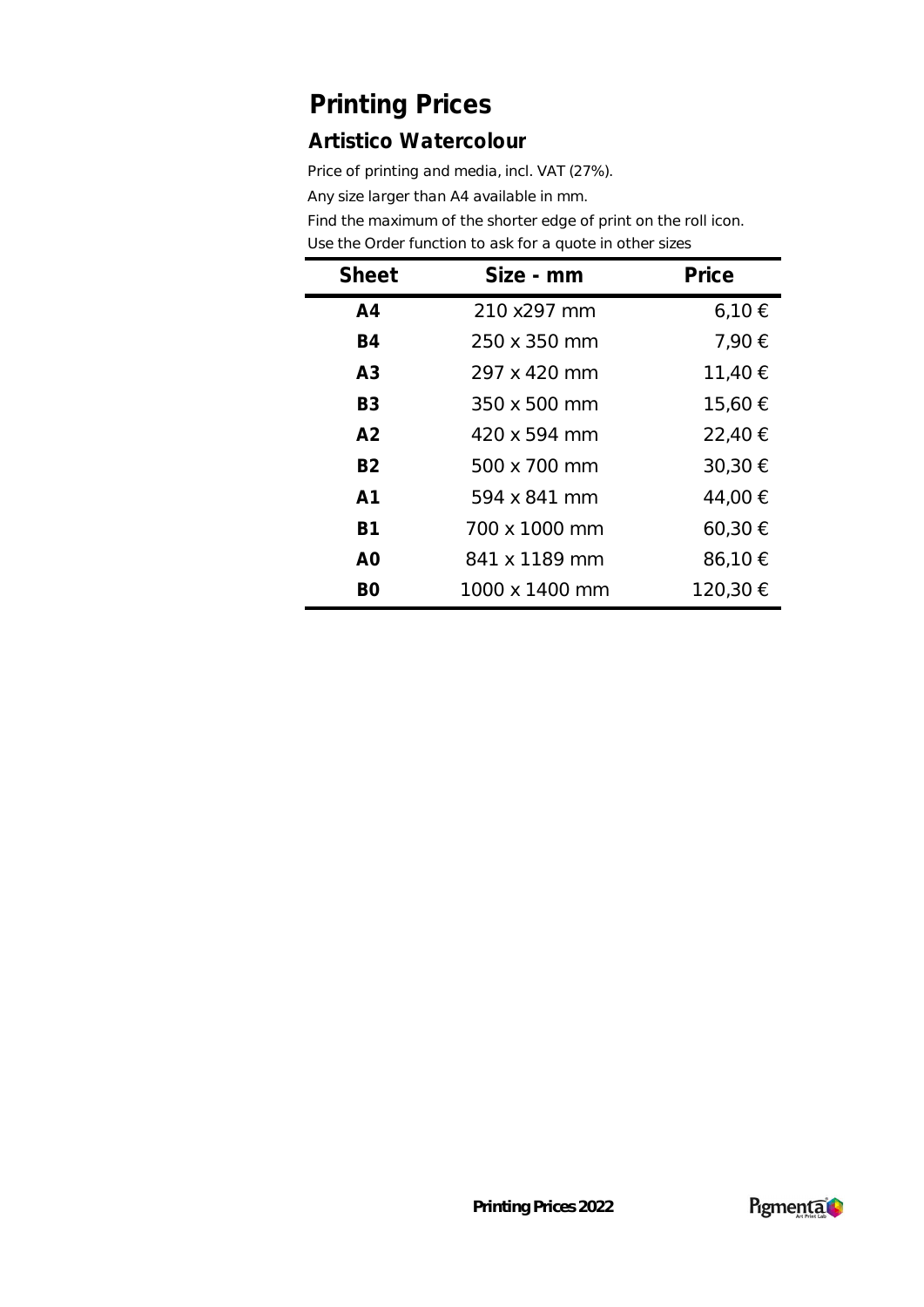### **Art-Tex canvas print (not stretched)**

Price of printing and media, incl. VAT (27%).

The visible sizes of the prints are listed. Prices contain the extra

printed sides and margins for back stitching.

Any size available in mm without stretching.

Find the maximum of the shorter edge of print on the roll icon. Use the Order function to ask for a quote in other sizes

| <b>Sheet</b>   | Size - mm      | Price    |
|----------------|----------------|----------|
| A <sub>4</sub> | 210 x297 mm    | 8,20 €   |
| B4             | 250 x 350 mm   | 10,30 €  |
| A <sub>3</sub> | 297 x 420 mm   | 13,50 €  |
| B <sub>3</sub> | 350 x 500 mm   | 17,20 €  |
| A <sub>2</sub> | 420 x 594 mm   | 23,50 €  |
| <b>B2</b>      | 500 x 700 mm   | 31,40 €  |
| A <sub>1</sub> | 594 x 841 mm   | 42,70 €  |
| <b>B1</b>      | 700 x 1000 mm  | 57,40 €  |
| A0             | 841 x 1189 mm  | 79,00 €  |
| BΟ             | 1000 x 1400 mm | 108,20 € |

#### **Art-Tex canvas picture stretched on frame**

Price of printing and media, incl. VAT (27%).

The visible sizes of the pictures are listed. Sides are printed, the canvas is stiched at the back of the frame.

Stretched sizes are available in 5cm steps.

The maximum size of stretched canvas picture is 1400x3000mm. Use the Order function to ask for a quote in other sizes

| <b>Sheet</b>   | Size - mm      | Price    |
|----------------|----------------|----------|
|                | 300 x 400 mm   | 25,60 €  |
| B3             | 350 x 500 mm   | 31,40 €  |
|                | 400 x 600 mm   | 37,90 €  |
| B <sub>2</sub> | 500 x 700 mm   | 48,20 €  |
|                | 600 x 850 mm   | 62,20 €  |
| B <sub>1</sub> | 700 x 1000 mm  | 83,70 €  |
|                | 850 x 1200 mm  | 110,80 € |
|                | 1000 x 1400 mm | 150,00 € |

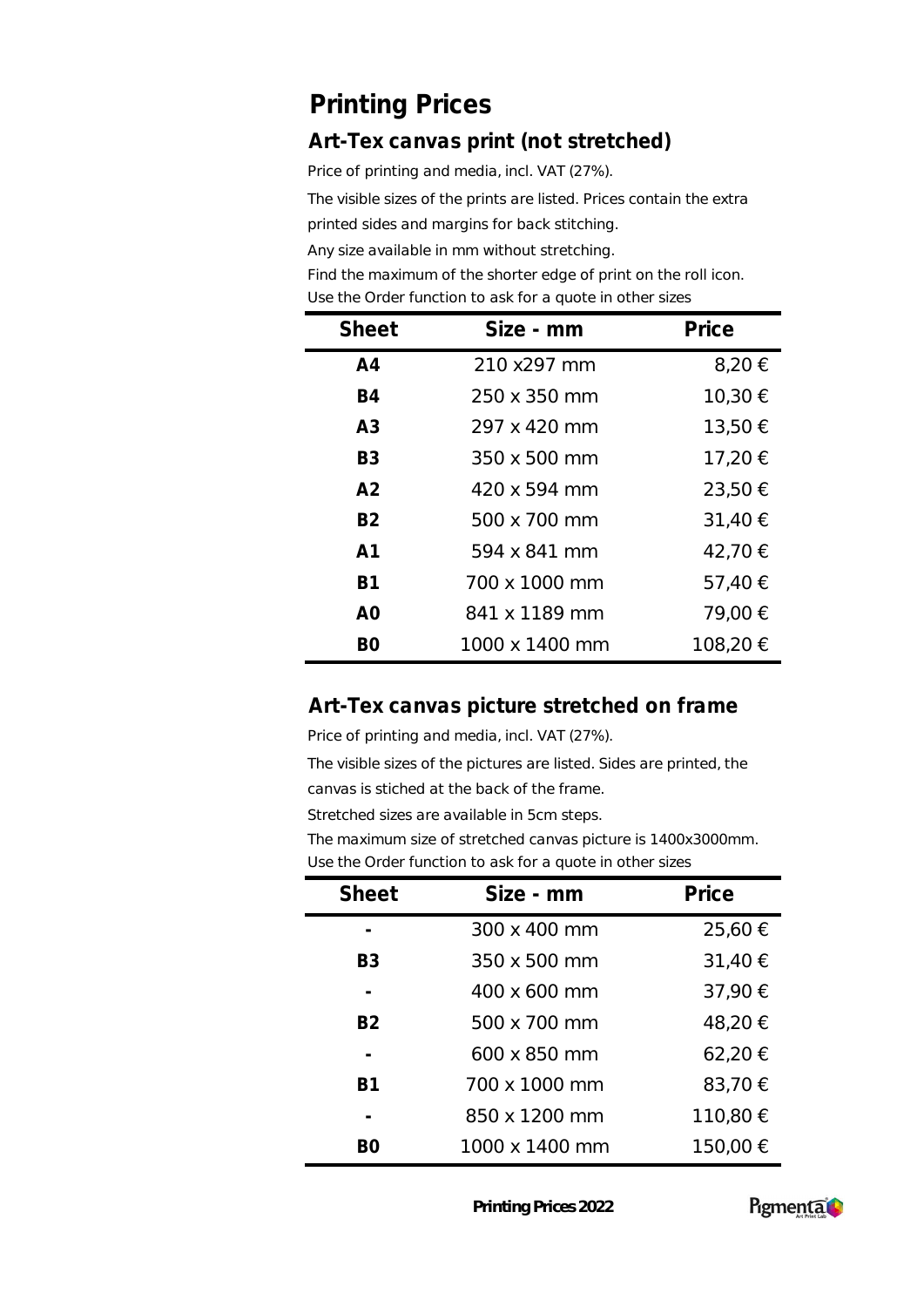#### **Smooth canvas print (not stretched)**

Price of printing and media, incl. VAT (27%).

The visible sizes of the prints are listed. Prices contain the extra

printed sides and margins for back stitching.

Any size available in mm without stretching.

Find the maximum of the shorter edge of print on the roll icon. Use the Order function to ask for a quote in other sizes

| <b>Sheet</b>   | Size - mm      | Price    |
|----------------|----------------|----------|
| A <sub>4</sub> | 210 x297 mm    | 9,30 €   |
| <b>B4</b>      | 250 x 350 mm   | 11,60 €  |
| A3             | 297 x 420 mm   | 15,30 €  |
| B <sub>3</sub> | 350 x 500 mm   | 19,50 €  |
| A <sub>2</sub> | 420 x 594 mm   | 26,60 €  |
| <b>B2</b>      | 500 x 700 mm   | 35,30 €  |
| A <sub>1</sub> | 594 x 841 mm   | 48,20 €  |
| <b>B1</b>      | 700 x 1000 mm  | 64,80 €  |
| A <sub>O</sub> | 841 x 1189 mm  | 89,30€   |
| BΟ             | 1000 x 1400 mm | 122,20 € |

#### **Smooth canvas picture stretched on frame**

Price of printing and media, incl. VAT (27%).

The visible sizes of the pictures are listed. Sides are printed, the canvas is stiched at the back of the frame.

Stretched sizes are available in 5cm steps.

The maximum size of stretched canvas picture is 1400x3000mm. Use the Order function to ask for a quote in other sizes

| <b>Sheet</b>   | Size - mm      | Price    |
|----------------|----------------|----------|
|                | 300 x 400 mm   | 27,40 €  |
| B3             | 350 x 500 mm   | 33,50 €  |
|                | 400 x 600 mm   | 40,80 €  |
| B <sub>2</sub> | 500 x 700 mm   | 52,20 €  |
|                | 600 x 850 mm   | 67,90 €  |
| R1             | 700 x 1000 mm  | 91,40 €  |
|                | 850 x 1200 mm  | 121,10 € |
|                | 1000 x 1400 mm | 164,00 € |

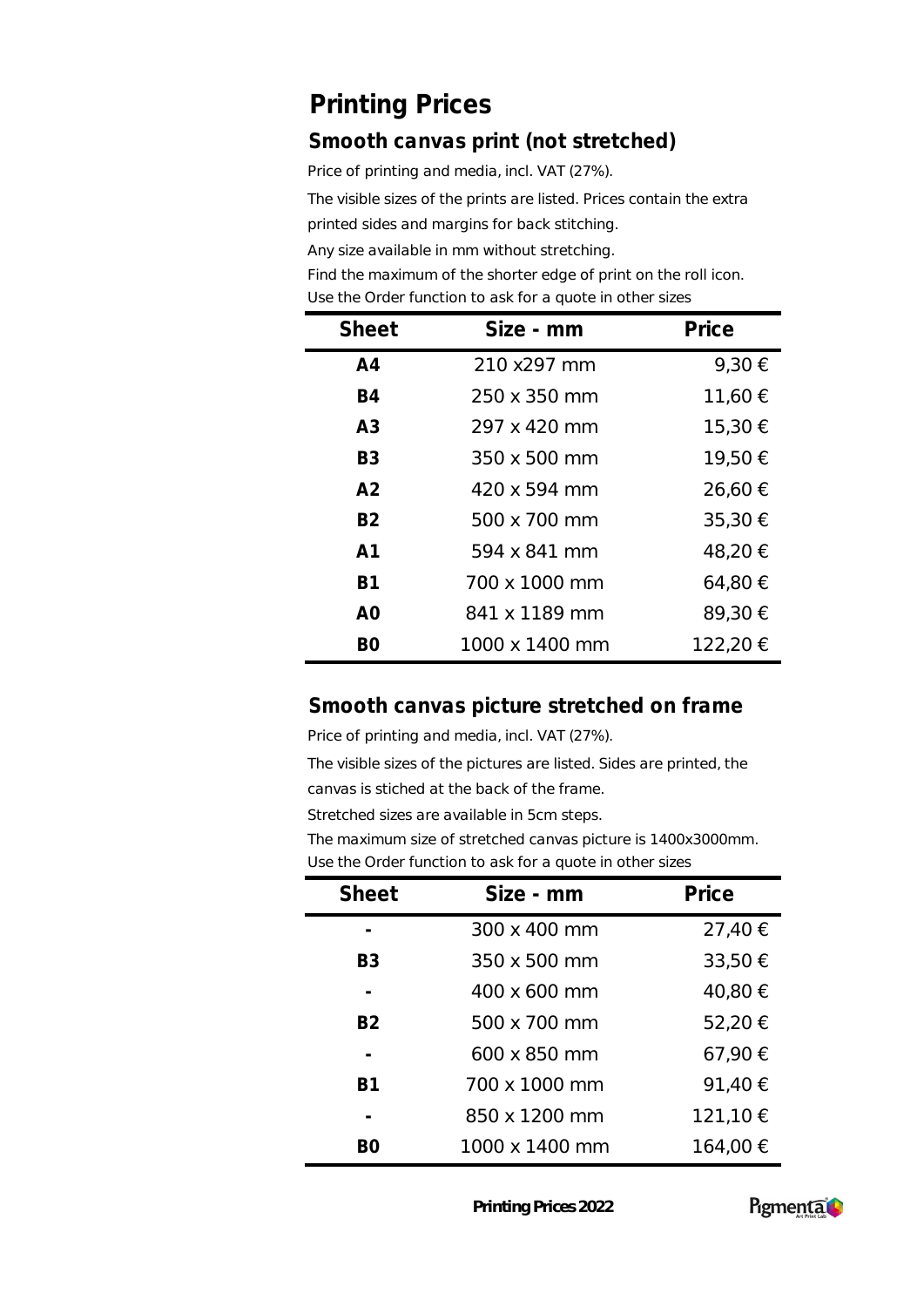### **Chromata White canvas print (not stretched)**

Price of printing and media, incl. VAT (27%).

The visible sizes of the prints are listed. Prices contain the extra

printed sides and margins for back stitching.

Any size available in mm without stretching.

Find the maximum of the shorter edge of print on the roll icon. Use the Order function to ask for a quote in other sizes

| <b>Sheet</b>   | Size - mm      | Price    |
|----------------|----------------|----------|
| A <sub>4</sub> | 210 x297 mm    | 9,50 €   |
| <b>B4</b>      | 250 x 350 mm   | 11,90 €  |
| A <sub>3</sub> | 297 x 420 mm   | 15,80 €  |
| B <sub>3</sub> | 350 x 500 mm   | 20,30 €  |
| A <sub>2</sub> | 420 x 594 mm   | 27,70 €  |
| <b>B2</b>      | 500 x 700 mm   | 36,60 €  |
| A <sub>1</sub> | 594 x 841 mm   | 50,00 €  |
| <b>B1</b>      | 700 x 1000 mm  | 67,40 €  |
| A <sub>0</sub> | 841 x 1189 mm  | 92,90 €  |
| BΟ             | 1000 x 1400 mm | 126,90 € |

#### **Chromata White canvas picture stretched on frame**

Price of printing and media, incl. VAT (27%).

The visible sizes of the pictures are listed. Sides are printed, the canvas is stiched at the back of the frame.

Stretched sizes are available in 5cm steps.

The maximum size of stretched canvas picture is 1400x3000mm. Use the Order function to ask for a quote in other sizes

| <b>Sheet</b>   | Size - mm      | Price    |
|----------------|----------------|----------|
|                | 300 x 400 mm   | 27,90 €  |
| B3             | 350 x 500 mm   | 34,30 €  |
|                | 400 x 600 mm   | 41,60 €  |
| B <sub>2</sub> | 500 x 700 mm   | 53,50 €  |
|                | 600 x 850 mm   | 69,80 €  |
| B <sub>1</sub> | 700 x 1000 mm  | 93,70 €  |
|                | 850 x 1200 mm  | 124,80 € |
|                | 1000 x 1400 mm | 169,00 € |

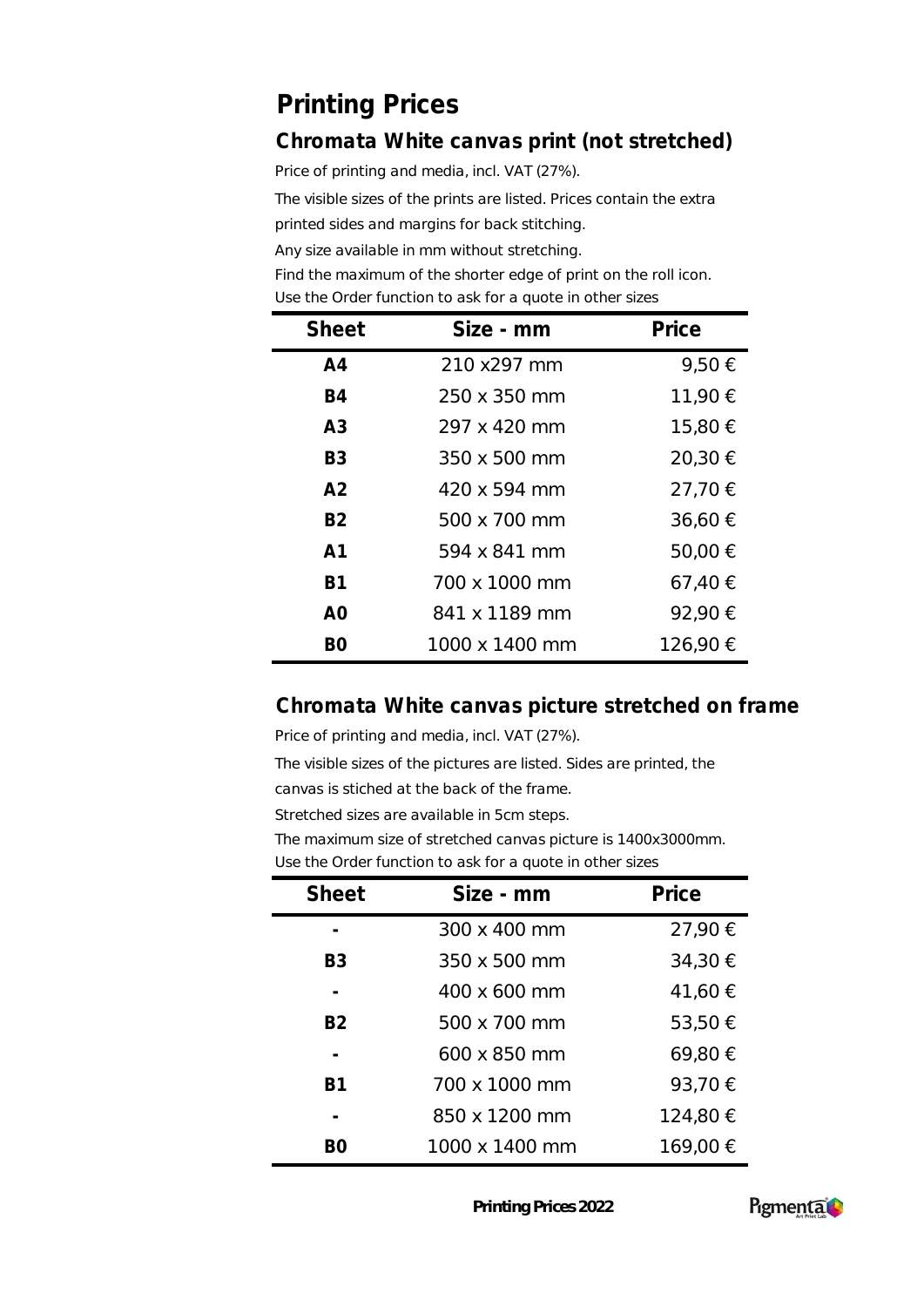### **Crystalline canvas print (not stretched)**

Price of printing and media, incl. VAT (27%).

The visible sizes of the prints are listed. Prices contain the extra

printed sides and margins for back stitching.

Any size available in mm without stretching.

Find the maximum of the shorter edge of print on the roll icon. Use the Order function to ask for a quote in other sizes

| <b>Sheet</b>   | Size - mm           | Price    |
|----------------|---------------------|----------|
| A <sub>4</sub> | 210 x297 mm         | 10,60 €  |
| <b>B4</b>      | 250 x 350 mm        | 13,20 €  |
| A3             | 297 x 420 mm        | 17,70 €  |
| B <sub>3</sub> | $350 \times 500$ mm | 22,40 €  |
| A <sub>2</sub> | 420 x 594 mm        | 30,60 €  |
| <b>B2</b>      | 500 x 700 mm        | 40,60 €  |
| A <sub>1</sub> | 594 x 841 mm        | 55,30 €  |
| <b>B1</b>      | 700 x 1000 mm       | 74,50 €  |
| A <sub>0</sub> | 841 x 1189 mm       | 102,70 € |
| BΟ             | 1000 x 1400 mm      | 140,60 € |

#### **Crystalline canvas picture stretched on frame**

Price of printing and media, incl. VAT (27%).

The visible sizes of the pictures are listed. Sides are printed, the canvas is stiched at the back of the frame.

Stretched sizes are available in 5cm steps.

The maximum size of stretched canvas picture is 1400x3000mm. Use the Order function to ask for a quote in other sizes

| <b>Sheet</b>   | Size - mm      | Price    |
|----------------|----------------|----------|
|                | 300 x 400 mm   | 29,50 €  |
| B3             | 350 x 500 mm   | 36,40 €  |
|                | 400 x 600 mm   | 44,50 €  |
| B <sub>2</sub> | 500 x 700 mm   | 57,40 €  |
|                | 600 x 850 mm   | 75,00 €  |
| B <sub>1</sub> | 700 x 1000 mm  | 101,10 € |
|                | 850 x 1200 mm  | 134,80 € |
|                | 1000 x 1400 mm | 182,40 € |

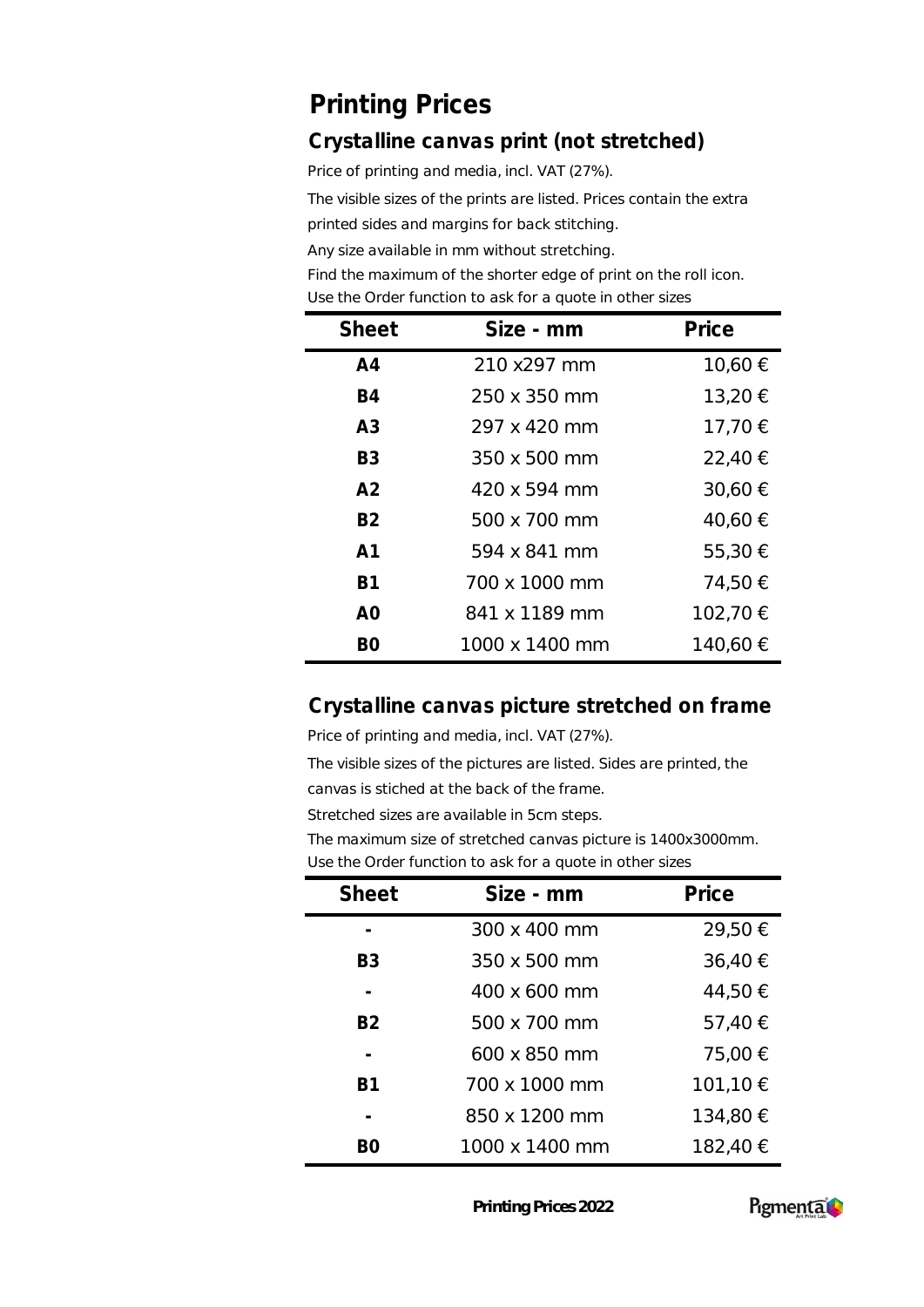#### **Silverada canvas print (not stretched)**

Price of printing and media, incl. VAT (27%).

The visible sizes of the prints are listed. Prices contain the extra

printed sides and margins for back stitching.

Any size available in mm without stretching.

Find the maximum of the shorter edge of print on the roll icon. Use the Order function to ask for a quote in other sizes

| <b>Sheet</b>   | Size - mm      | Price    |
|----------------|----------------|----------|
| A <sub>4</sub> | 210 x297 mm    | 10,60 €  |
| B4             | 250 x 350 mm   | 13,20 €  |
| A <sub>3</sub> | 297 x 420 mm   | 17,70 €  |
| B3             | 350 x 500 mm   | 22,40 €  |
| A <sub>2</sub> | 420 x 594 mm   | 30,60 €  |
| <b>B2</b>      | 500 x 700 mm   | 40,60 €  |
| A <sub>1</sub> | 594 x 841 mm   | 55,30 €  |
| <b>B1</b>      | 700 x 1000 mm  | 74,50 €  |
| A0             | 841 x 1189 mm  | 102,70 € |
| BΟ             | 1000 x 1400 mm | 140,60 € |

#### **Silverada canvas picture stretched on frame**

Price of printing and media, incl. VAT (27%).

The visible sizes of the pictures are listed. Sides are printed, the canvas is stiched at the back of the frame.

Stretched sizes are available in 5cm steps.

The maximum size of stretched canvas picture is 1400x3000mm. Use the Order function to ask for a quote in other sizes

| <b>Sheet</b>   | Size - mm      | Price    |
|----------------|----------------|----------|
|                | 300 x 400 mm   | 29,50 €  |
| B3             | 350 x 500 mm   | 36,40 €  |
|                | 400 x 600 mm   | 44,50 €  |
| B <sub>2</sub> | 500 x 700 mm   | 57,40 €  |
|                | 600 x 850 mm   | 75,00 €  |
| B1             | 700 x 1000 mm  | 101,10 € |
|                | 850 x 1200 mm  | 134,80 € |
|                | 1000 x 1400 mm | 182,40 € |

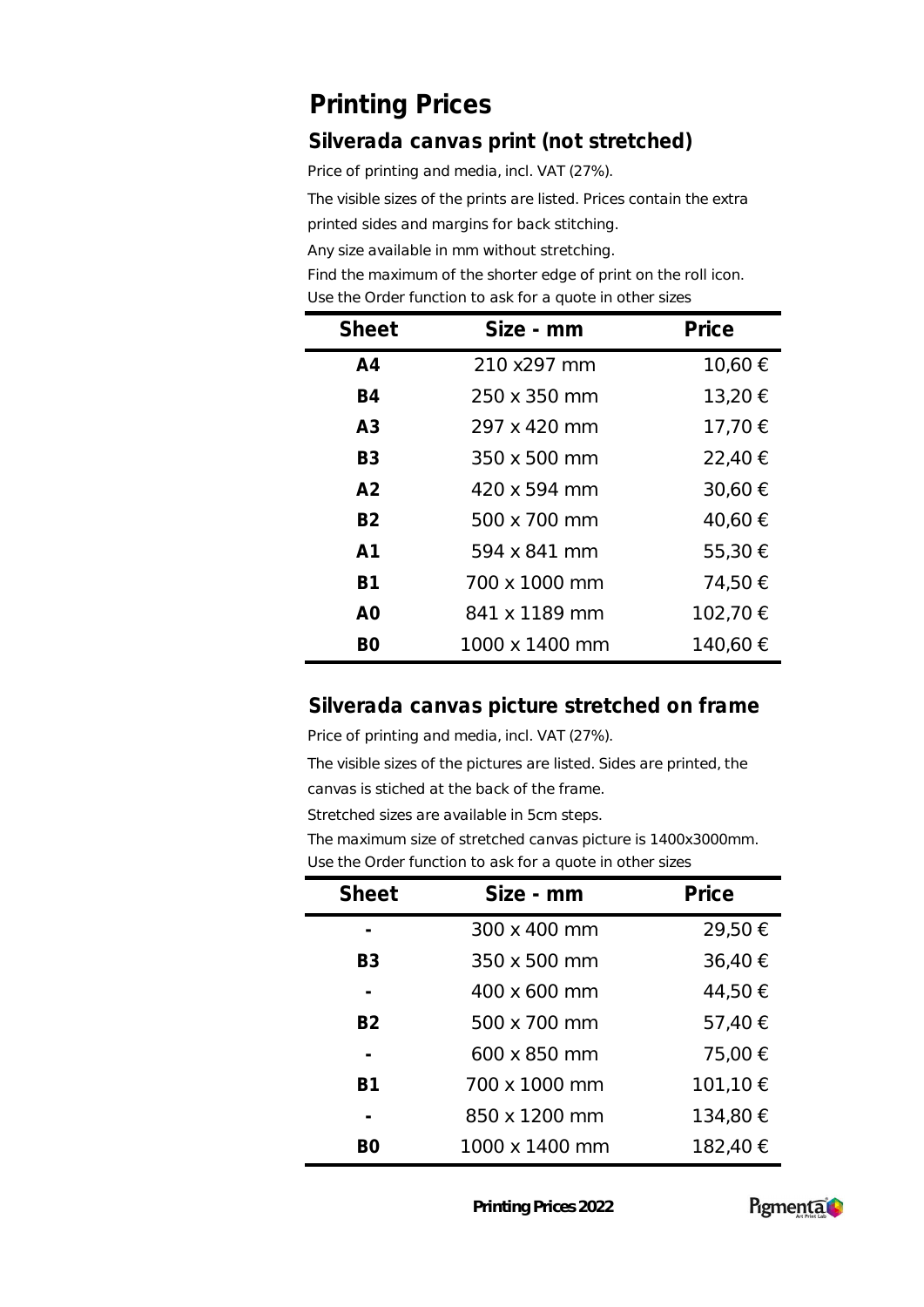#### **Cezanne canvas print (not stretched)**

Price of printing and media, incl. VAT (27%).

The visible sizes of the prints are listed. Prices contain the extra

printed sides and margins for back stitching.

Any size available in mm without stretching.

Find the maximum of the shorter edge of print on the roll icon. Use the Order function to ask for a quote in other sizes

| <b>Sheet</b>   | Size - mm      | Price    |
|----------------|----------------|----------|
| A <sub>4</sub> | 210 x297 mm    | 9,30 €   |
| B4             | 250 x 350 mm   | 11,60 €  |
| A <sub>3</sub> | 297 x 420 mm   | 15,30 €  |
| B <sub>3</sub> | 350 x 500 mm   | 19,50 €  |
| A <sub>2</sub> | 420 x 594 mm   | 26,90 €  |
| <b>B2</b>      | 500 x 700 mm   | 35,60 €  |
| A <sub>1</sub> | 594 x 841 mm   | 48,50 €  |
| <b>B1</b>      | 700 x 1000 mm  | 65,30 €  |
| A0             | 841 x 1189 mm  | 90,00 €  |
| BΟ             | 1000 x 1400 mm | 123,20 € |

#### **Cezanne canvas picture stretched on frame**

Price of printing and media, incl. VAT (27%).

The visible sizes of the pictures are listed. Sides are printed, the canvas is stiched at the back of the frame.

Stretched sizes are available in 5cm steps.

The maximum size of stretched canvas picture is 1400x3000mm. Use the Order function to ask for a quote in other sizes

| <b>Sheet</b>   | Size - mm      | Price    |
|----------------|----------------|----------|
|                | 300 x 400 mm   | 27,40 €  |
| B3             | 350 x 500 mm   | 33,70 €  |
|                | 400 x 600 mm   | 40,80 €  |
| B <sub>2</sub> | 500 x 700 mm   | 52,40 €  |
|                | 600 x 850 mm   | 68,20€   |
| B <sub>1</sub> | 700 x 1000 mm  | 91,90 €  |
|                | 850 x 1200 mm  | 121,90 € |
|                | 1000 x 1400 mm | 165,00 € |

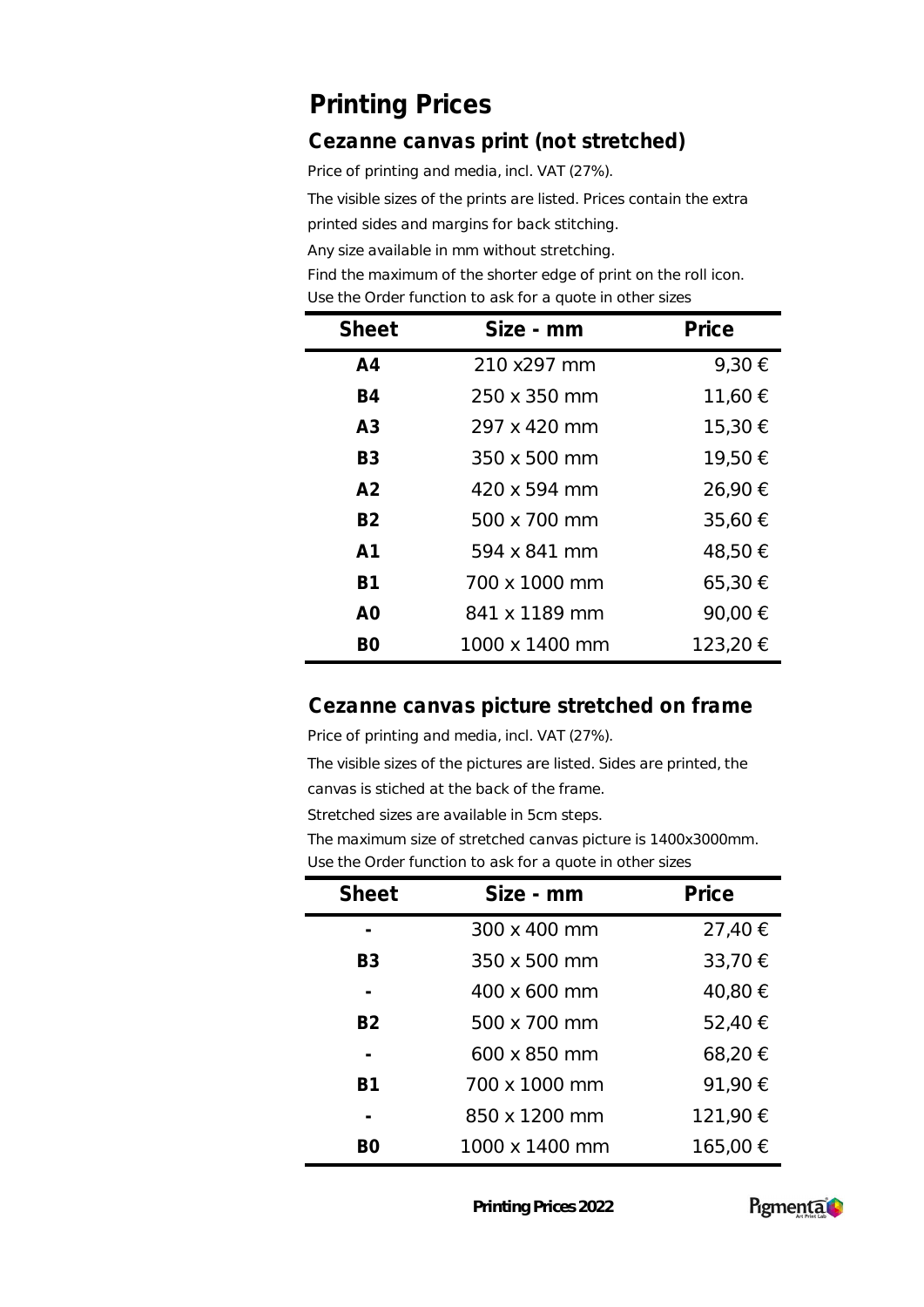#### **Lyve canvas print (not stretched)**

Price of printing and media, incl. VAT (27%).

The visible sizes of the prints are listed. Prices contain the extra

printed sides and margins for back stitching.

Any size available in mm without stretching.

Find the maximum of the shorter edge of print on the roll icon. Use the Order function to ask for a quote in other sizes

| <b>Sheet</b>   | Size - mm      | Price    |
|----------------|----------------|----------|
| A <sub>4</sub> | 210 x297 mm    | 10,30 €  |
| <b>B4</b>      | 250 x 350 mm   | 12,70 €  |
| A <sub>3</sub> | 297 x 420 mm   | 16,90 €  |
| B3             | 350 x 500 mm   | 21,60 €  |
| A <sub>2</sub> | 420 x 594 mm   | 29,50 €  |
| <b>B2</b>      | 500 x 700 mm   | 39,30 €  |
| A <sub>1</sub> | 594 x 841 mm   | 53,50 €  |
| <b>B1</b>      | 700 x 1000 mm  | 71,90 €  |
| A0             | 841 x 1189 mm  | 99,30 €  |
| BΟ             | 1000 x 1400 mm | 135,60 € |

#### **Lyve canvas picture stretched on frame**

Price of printing and media, incl. VAT (27%).

The visible sizes of the pictures are listed. Sides are printed, the canvas is stiched at the back of the frame.

Stretched sizes are available in 5cm steps.

The maximum size of stretched canvas picture is 1400x3000mm. Use the Order function to ask for a quote in other sizes

| <b>Sheet</b>   | Size - mm      | Price    |
|----------------|----------------|----------|
|                | 300 x 400 mm   | 29,00 €  |
| B3             | 350 x 500 mm   | 35,60 €  |
|                | 400 x 600 mm   | 43,50 €  |
| B2             | 500 x 700 mm   | 56,10 €  |
|                | 600 x 850 mm   | 73,20 €  |
| B <sub>1</sub> | 700 x 1000 mm  | 98,50 €  |
|                | 850 x 1200 mm  | 131,40 € |
|                | 1000 x 1400 mm | 177,40 € |